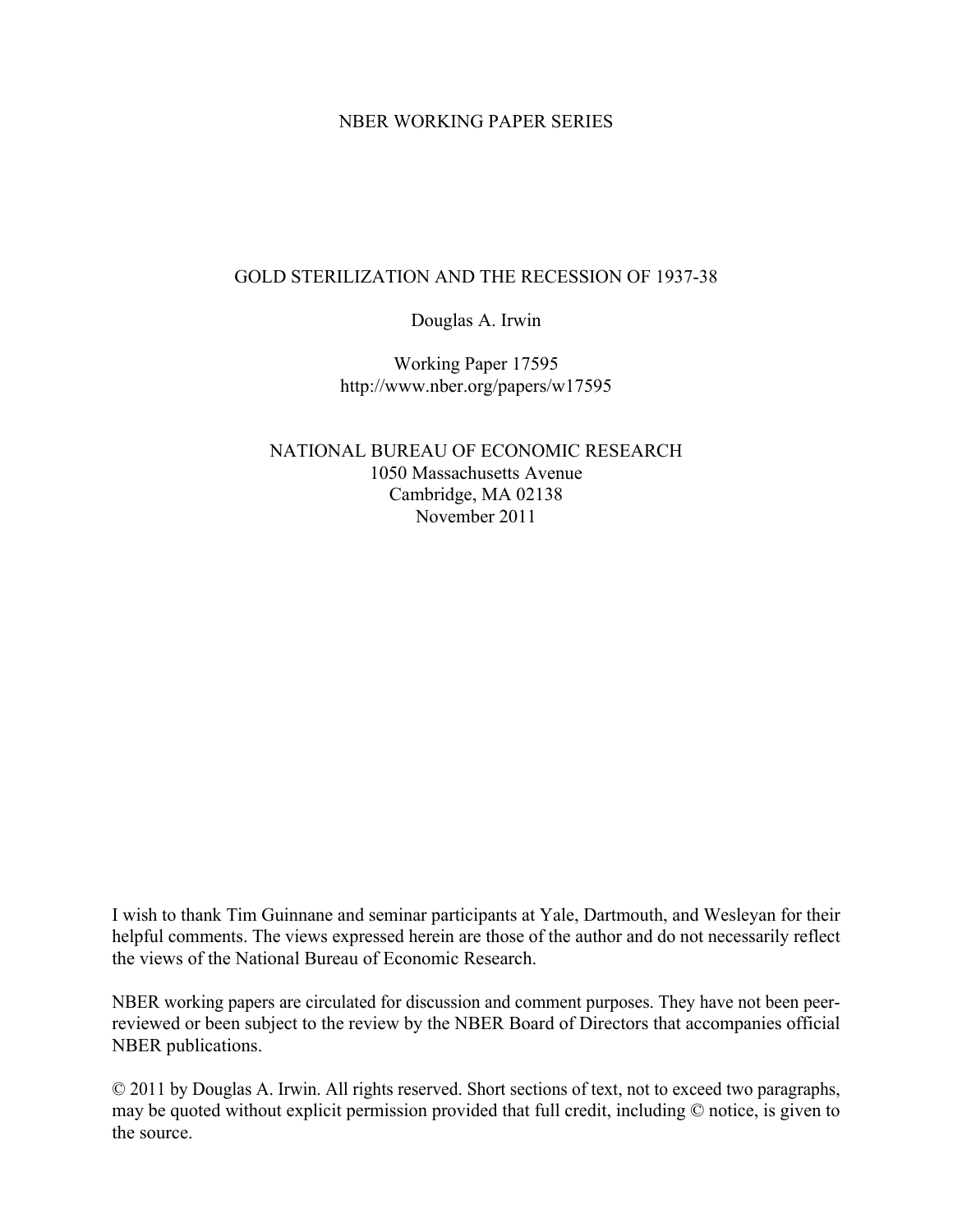Gold Sterilization and the Recession of 1937-38 Douglas A. Irwin NBER Working Paper No. 17595 November 2011 JEL No. E5,N12

# **ABSTRACT**

The Recession of 1937-38 is often cited as illustrating the dangers of withdrawing fiscal and monetary stimulus too early in a weak recovery. Yet our understanding of this severe downturn is incomplete: existing studies find that changes in fiscal policy were small in comparison to the magnitude of the downturn and that higher reserve requirements were not binding on banks. This paper focuses on a neglected change in monetary policy, the sterilization of gold inflows during 1937, and finds that it exerted a powerful contractionary force during this period. The transmission of this monetary shock to the real economy appears to have worked through lower asset (equity) prices and higher interest rates.

Douglas A. Irwin Department of Economics Dartmouth College Hanover, NH 03755 and NBER douglas.irwin@dartmouth.edu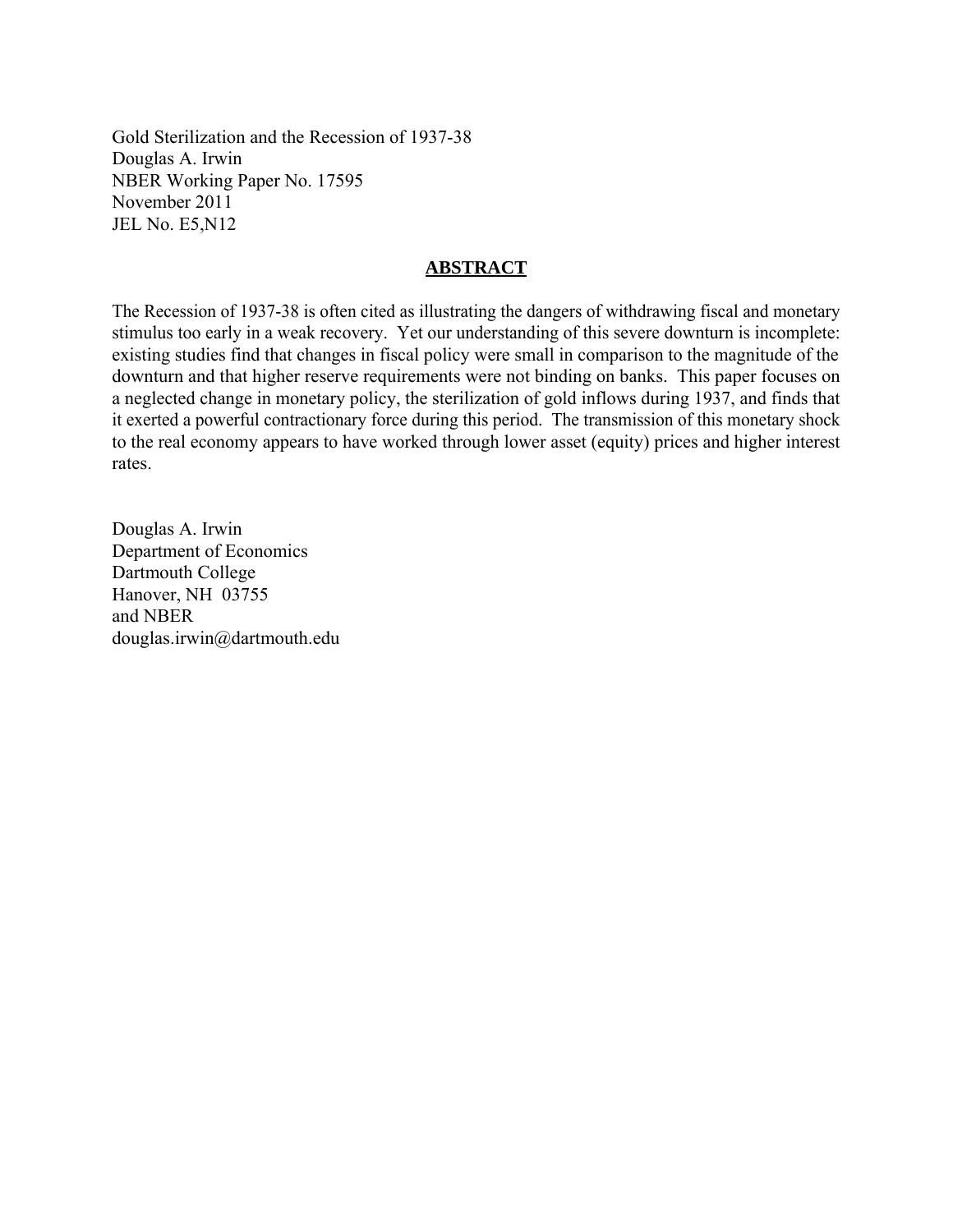#### **Gold Sterilization and the Recession of 1937-38**

#### **Introduction**

1

 The Recession of 1937-38 was America's second most severe economic downturn in the twentieth century, the first being the Great Depression of 1929-33. Real GDP contracted 11 percent and industrial production plunged 30 percent between the second quarter of 1937 and the first quarter of 1938. The civilian unemployment rate, still high in the aftermath of the Great Depression, rose from 9.2 percent to 12.5 percent.<sup>1</sup> Because this sharp downturn occurred when recovery from the Depression was far from complete, it became known as the "recession within a depression." It set back the recovery from the Depression by two years.

 The recession is often blamed on the tightening of fiscal and monetary policies. In terms of fiscal policy, the Roosevelt administration became concerned about large budget deficits and began reducing the growth in government spending and increasing taxes.<sup>2</sup> In terms of monetary policy, the Federal Reserve and Treasury became concerned about the inflationary potential of excess reserves in the banking system and large gold inflows and therefore decided to double reserve requirements and sterilize gold inflows.

 Yet the evidence that these policy changes were responsible for the severe downturn is underwhelming. Although Brown (1956) finds that the fiscal contraction amounted to a swing in demand of 2.5 percent of GDP in 1938, Romer (1992, 766) finds a relatively small fiscal

<sup>&</sup>lt;sup>1</sup> Quarterly GDP data is from Gordon (1986), available at **http://www.nber.org/data/abc/**. Industrial production data is available from the Federal Reserve at http://www.federalreserve.gov/releases/g17/iphist/iphist\_sa.txt. Unemployment is from the *Historical Statistics of the United States: Millennial Edition*, series Ba475. The recession of 1920-21 is sometimes thought to be the second worst U.S. economic downturn in the twentieth century, but Romer (1988) casts serious doubt on this view.

 $2 \text{ In } 1936$ , over President Roosevelt's veto, Congress enacted a large veterans bonus that was distributed in June 1936 and again (by half as much) in June 1937 and then not at all in 1938. Much of the reduction in spending was simply the ending of the veterans bonus. In addition, in January 1937, the government began collecting social security taxes (without equivalent payouts) and undistributed profits tax, although the amounts collected were relatively small.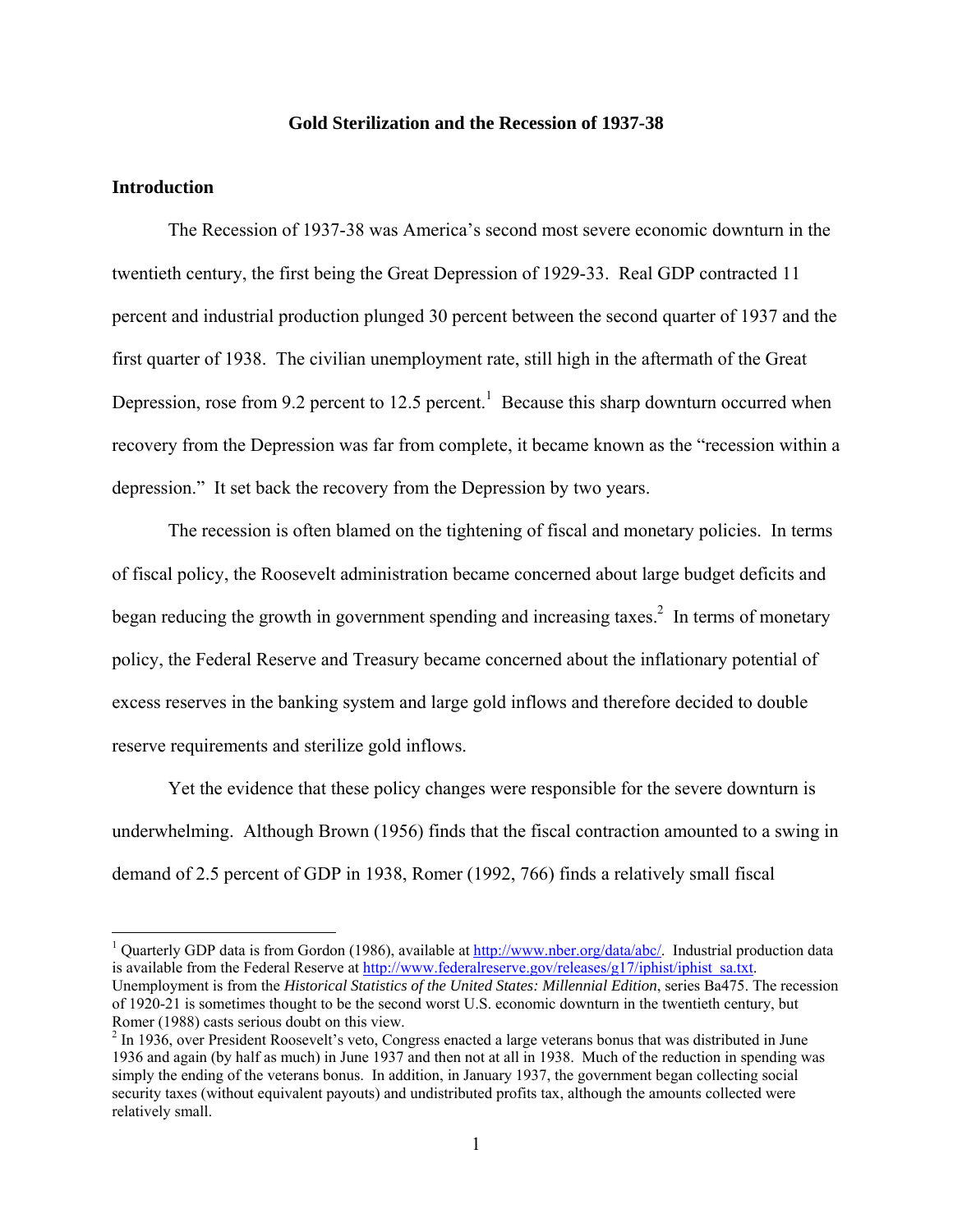multiplier during this period and argues that "it would be very difficult" to attribute most of the decline in output to fiscal policy.<sup>3</sup> And while Friedman and Schwartz (1963) put great emphasis on the contractionary impact of higher reserve requirements, subsequent studies have found little support for this conclusion. For example, Calomiris, Mason, and Wheelock (2011) note that banks held large excess reserves at the time, and that they did not increase their demand for reserves after the new requirements took effect. The reserve requirements were not binding on the banks and therefore they had little, if any, effect on the money multiplier and the supply of money and credit. $4$ 

 If these factors cannot be blamed for the severity of the recession, might the big "policy mistake" of the period have been the sterilization of gold inflows?<sup>5</sup> Unfortunately, the quantitative significance of the gold sterilization policy has never been fully assessed. Friedman and Schwartz (1963, 544) maintained that "The combined impact of the rise in reserve requirements and – no less important – the Treasury gold-sterilization program first sharply reduced the rate of increase in the monetary stock and then converted it into a decline" (emphasis added). <sup>6</sup> Yet they did not provide any direct empirical evidence to support the conclusion that the gold sterilization policy was "no less important" than the change in reserve requirements.<sup>7</sup>

Though understudied by economists, the decision by the Treasury Department to sterilize

 $\overline{a}$ 

 $3$  Peppers (1973) later increased the Brown estimate to 3.4 percent of GDP.

<sup>&</sup>lt;sup>4</sup> Other studies on the impact of the reserve requirement changes include Cole and Ohanian (1999), Telser (2001-02), Stauffer (2002), and Hanes (2006).

 $<sup>5</sup>$  There could have been other factors behind the recession. Eggertsson and Pugsley (2006) develop a dynamic</sup> stochastic general equilibrium model with sticky prices and rational expectations and argue that the recession was due to an "exogenous shift in beliefs" about future policy by policymakers, i.e., statements by policymakers reflecting concern about inflation. Yet it seems implausible to think that "animal spirits" could sink the economy as much as occurred during 1937-38 in the absence of some tangible change in government policy or some real shock. Hausman (2011) finds that unionization at General Motors and Chrysler led to anticipated price increases which diverted a significant amount of auto sales from 1938 to 1937, abetting the later downturn.

<sup>&</sup>lt;sup>6</sup> In fact, Friedman and Schwartz pay relatively little attention to the Treasury decision, while devoting several pages to the change in reserve requirements.

 $\sigma$  Beckworth and Hendrickson (2011) use a VAR model to examine the role of monetary shocks in great spending crashes and conclude that money multiplier and monetary base shocks were important during this period, but that the slowdown in the monetary base was more important.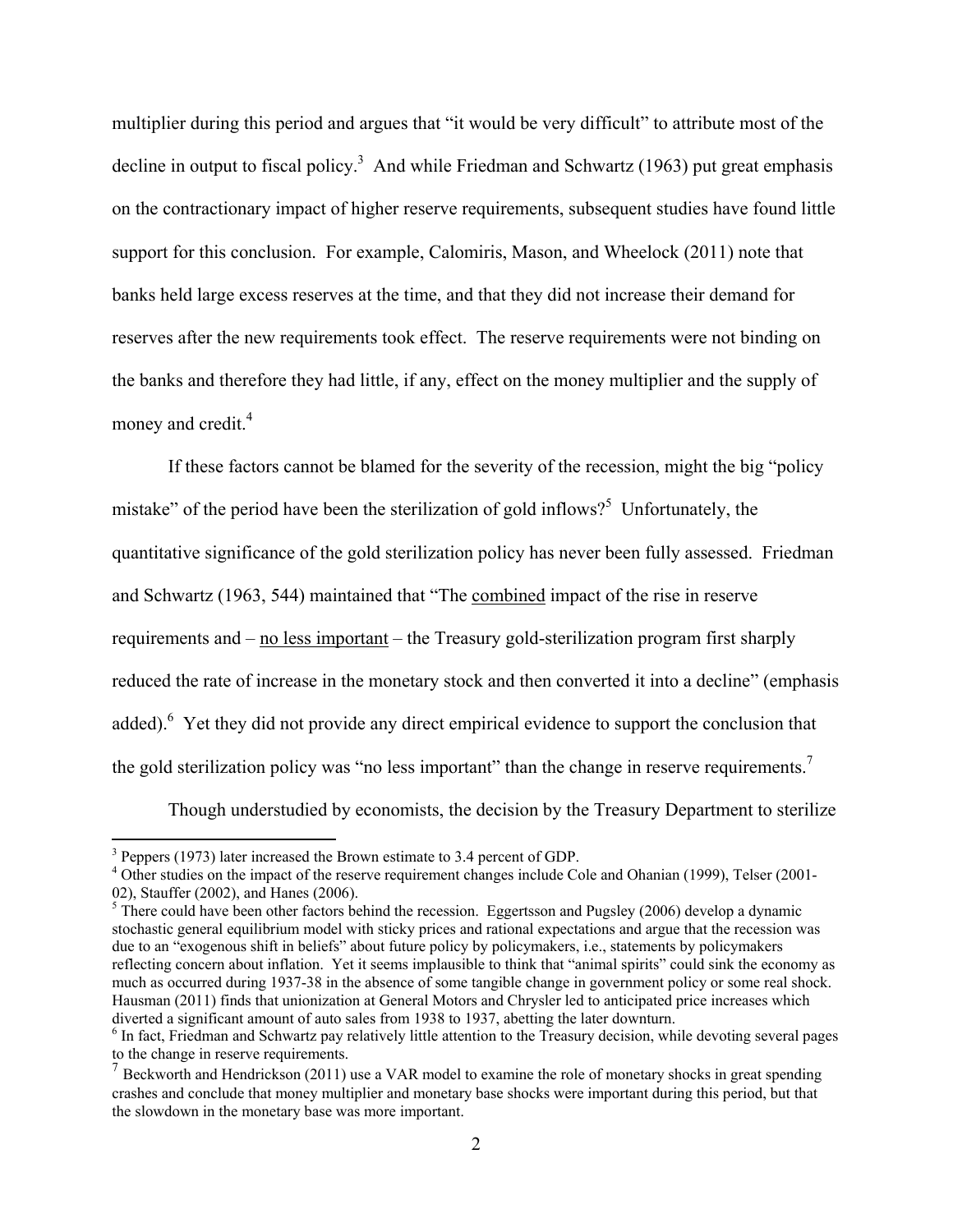gold inflows from December 1936 until February 1938 turns out to have been a very large monetary shock. By preventing gold inflows from becoming part of the monetary base, this policy brought to an abrupt halt to what had been a strong monetary expansion. After growing at about a 17 percent annual rate from 1934-36, the monetary base ceased expanding in 1937. This shift in policy was enormously important because, as Romer (1992) points out, the inflow of gold from Europe - and the consequent expansion of the monetary base and money supply – was the driving force behind the economic recovery from the Depression. The sterilization policy severed the link between gold inflows and monetary expansion.

 This paper seeks to quantify the impact of the gold sterilization on the money supply and to compare it to the monetary impact of the change in reserve requirements. The contributions of each to the decline in the money supply can, in principle, be traced because the Treasury's policy of gold sterilization operates through the monetary base while the Federal Reserve's policy of higher reserve requirements operates through the money multiplier.

This paper reports several findings. First, the change in the monetary base as a result of sterilization was large. As much as a 10 percent increase in the monetary base in 1937 was prevented as a consequence of the program. Second, the monetary base was a more important source of change than the money multiplier in leading to the tighter monetary policy in the period going into the recession. This suggests that, although the Federal Reserve is often blamed for its poor policy choices during the Great Depression, the Treasury Department was largely responsible for the policy tightening during this period. Third, the end of the sterilization program and the resumption of large gold inflows coincide with the onset of the economic recovery. By contrast, the hike in reserve requirements was only partially rolled back and does not appear to have contributed to the relaxation of monetary conditions. Fourth, the sterilization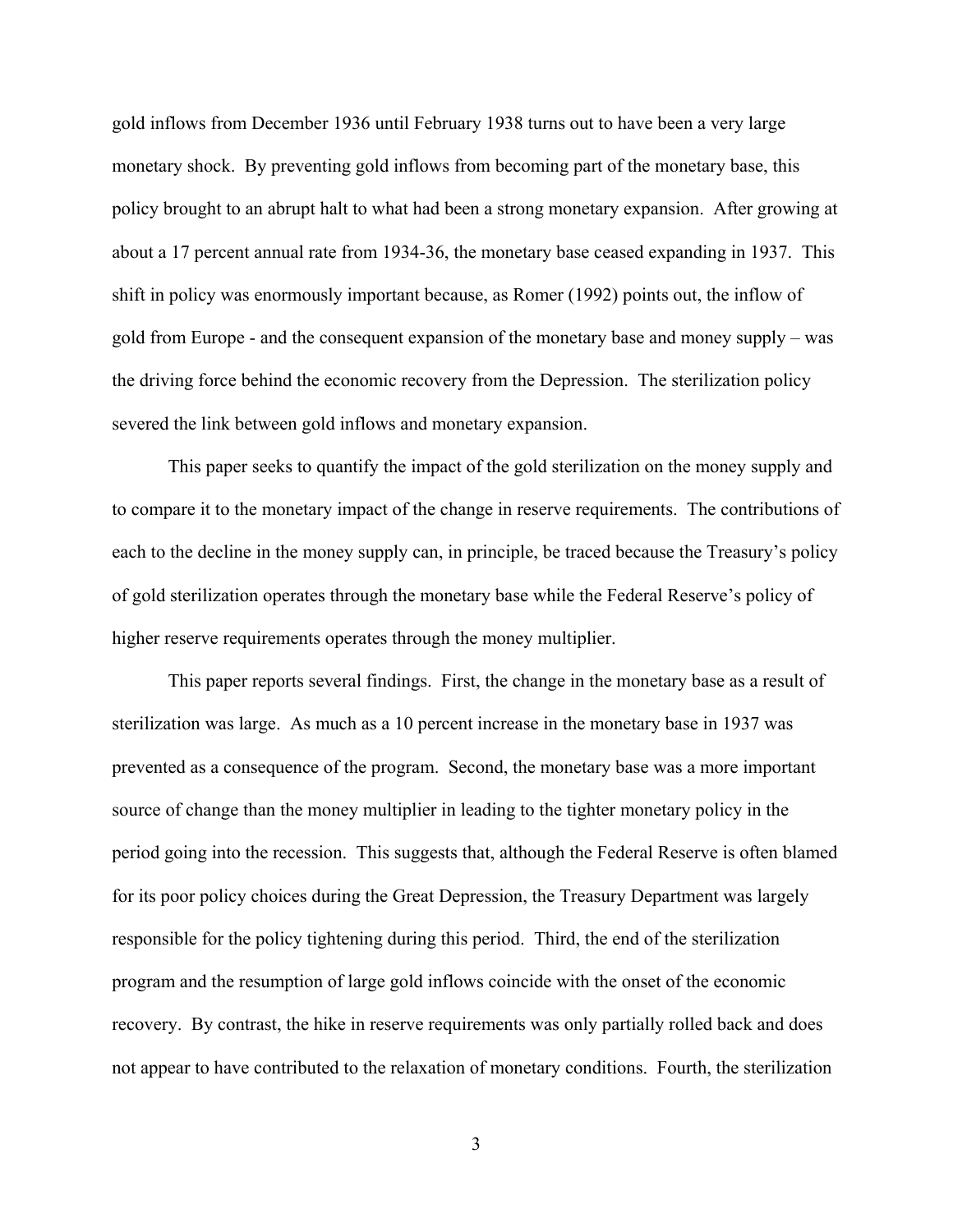policy appears to have been transmitted to the real economy through lower asset prices and slightly higher interest rates. Together, these findings suggest that monetary policy was a key factor behind the 1937-38 recession.

#### **Monetary Policy and the Recession**

 The Roosevelt administration's decision to take the United States off the gold standard in April 1933 was the proximate cause of the end of the Great Depression and the start of the economic recovery (Temin and Wigmore 1990, Eggertsson 2008). By freeing monetary policy from the responsibility of maintaining a fixed dollar price of gold, the decision permitted a more expansionary policy that ended the deflation, reduced nominal and real interest rates, allowed the foreign exchange value of the dollar to depreciate, and thereby stimulated the economy.

 In January 1934, after a period of monetary instability, the United States fixed the price of gold at \$35 per ounce. While this did not constitute a formal return to the gold standard, the United States shadowed the gold standard in that changes in gold reserves were reflected in changes in the monetary base. Monetary policy was completely passive to these changes in gold reserves and the Federal Reserve did not engage in any significant open market operations (Friedman and Schwartz 1963, Meltzer 2003).

 The United States also began experiencing large gold inflows starting in 1934, something that is often attributed to the revaluation of gold and political difficulties in Europe. This proved to be the major source of monetary expansion over the next few years. As Romer (1992) argues, expansionary monetary policy was a critical part of the recovery from the Great Depression. Real GDP grew 11 percent a year, on average, between 1933 and 1936.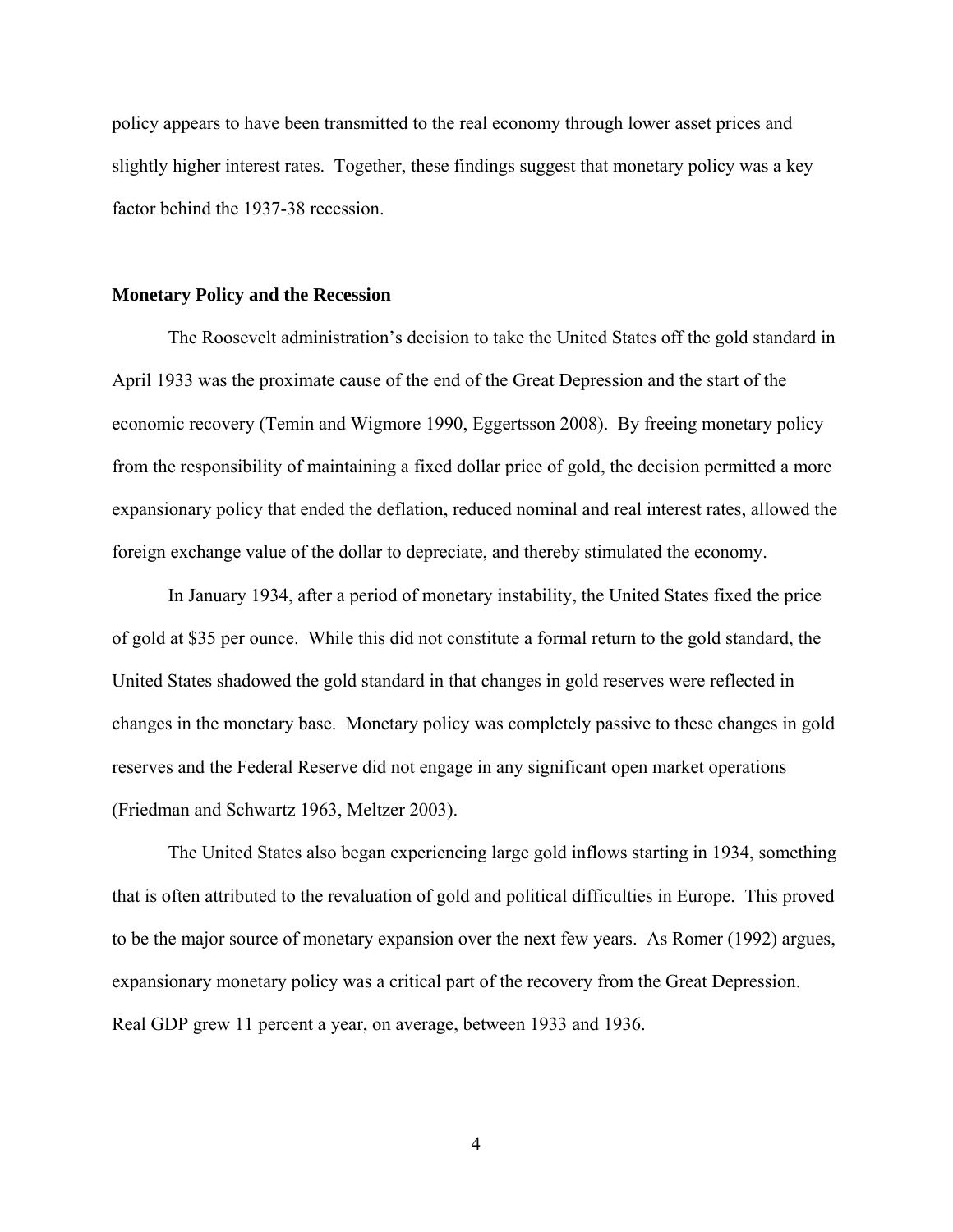With the economy operating with substantial excess capacity, this monetary expansion did not lead to a problem with inflation. Wholesale prices were virtually unchanged during 1935 and into the first half of 1936. However, while consumer prices remained steady, wholesale prices began to rise briskly in the second half of 1936. By December of that year, they were 4 percent higher than they had been a year before. Meanwhile, gold continued to pour in from abroad and banks continued to accumulate large excess reserves, which Treasury and Federal Reserve officials viewed as an increasing risk of inflation.

 With prices beginning to accelerate and gold inflows contributing to a rising stock market, President Roosevelt also became concerned about overheating, even though unemployment remained quite high. The president wanted to reduce speculative capital inflows – "hot money," he called it – without reducing domestic investment (Meltzer 2003, 505). The debate over the proper response led to a dispute between Treasury Secretary Henry Morgenthau and Federal Reserve Chairman Marriner Eccles. Eccles favored increasing reserve requirements, which Morgenthau opposed for fear that it would reduce bank lending. Morgenthau advocated sterilizing gold inflows, while Eccles equivocated. $8$ 

 Eventually, both policies were adopted. Without informing the Treasury, the Federal Reserve increased reserve requirements for member banks from 13 percent to 19.5 percent in August 1936. In December 1936 the Treasury announced that it would begin sterilizing all changes to U.S. gold reserves, whether they arise from gold inflows or domestic production. In January 1937, the Federal Reserve announced that reserve requirements would be further increased in March and May of that year, to 22.75 percent and then to 26 percent. Thus, between August 1936 and May 1937, reserve requirements for member banks were doubled.

 $\overline{a}$ 

<sup>&</sup>lt;sup>8</sup> Eccles eventually supported the Treasury plan, with reservations because it made Treasury a major player in terms of monetary policy. President Roosevelt ordered the program to begin. Meltzer (2003, 506ff) provides a good overview of the debate.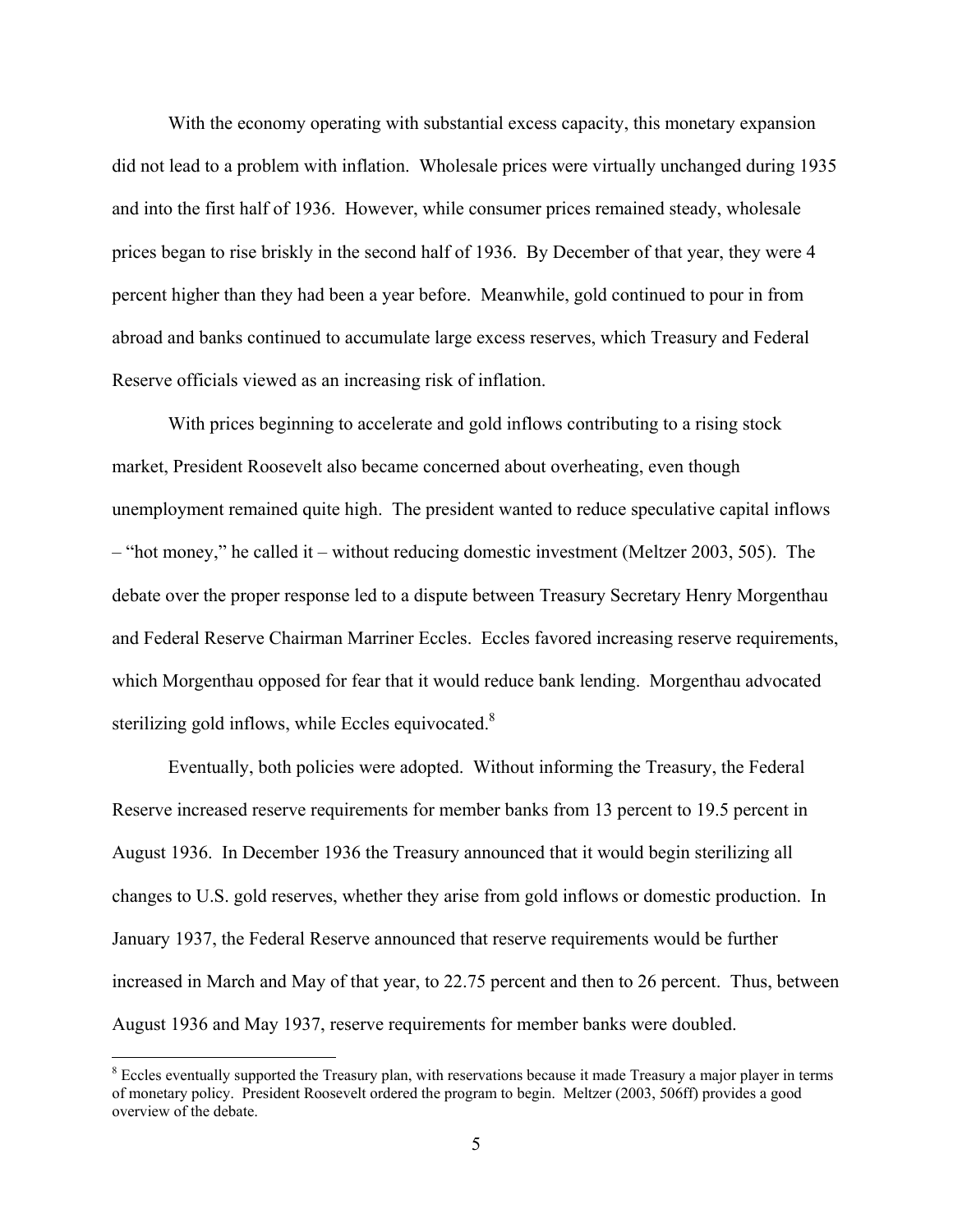The U.S. economy reached a business cycle peak in mid-1937.<sup>9</sup> As late as June 1937, the Federal Open Market Committee still viewed gold inflows as the most important problem that it faced. It was also concerned that the Treasury might end its sterilization program (Meltzer 2003, 523). In September, industrial production began to plummet. By October, after a stock market crash and further bad economic news, government officials began to realize that they had a major contraction on their hands.

 Policymakers were slow to respond to the sharp downturn in the economy. In February 1938, well into the recession, the Treasury announced that it would no longer sterilize changes in gold reserves unless the change exceeded \$100 million in any month. This effectively ended the policy. In April, President Roosevelt officially terminated the sterilization program and the Treasury began to de-sterilize the balance of gold in the inactive fund. (The next section describes how the sterilization worked.) The president also announced that the Federal Reserve would roll back the last increase in reserve requirements, reducing them from 26 percent to 22.75 percent.

 In June 1938, the trough of the downturn was reached, according to both the NBER and Romer (1994). Thereafter, the economy began a swift recovery. Gold inflows surged in the fall as European fears of war spread due to the crisis over Hitler's territorial demands on Czechoslovakia.

#### **Treasury's Gold Sterilization Program**

 As noted earlier, fiscal policy is generally believed to have been a contributing factor to the recession of 1937-38, but one that is far from being able to explain the severity of the downturn. However, that the U.S. economy was hit by a pronounced monetary shock is beyond

The business cycle peak was either in May (according to the NBER) or August (according to Romer 1994).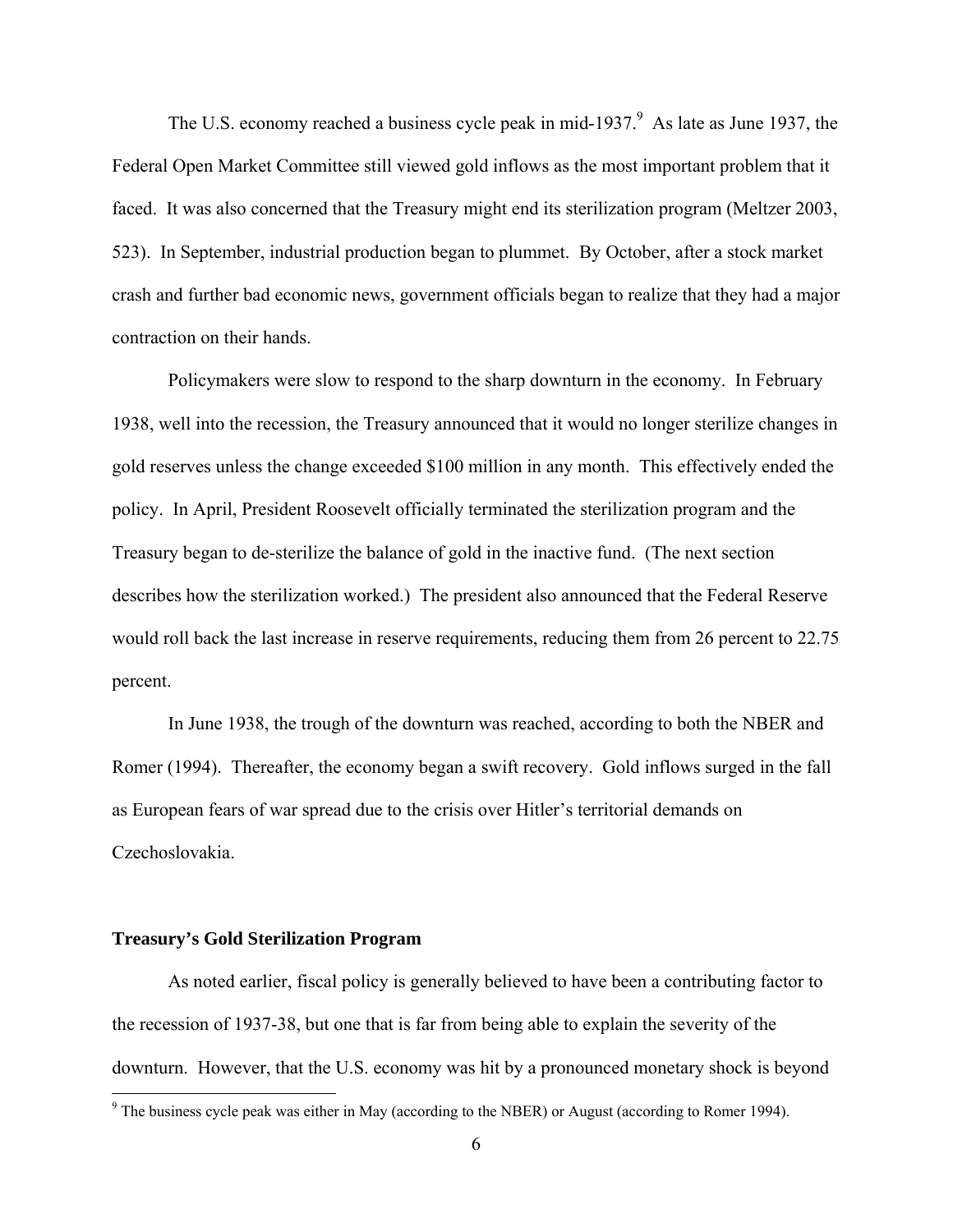dispute.<sup>10</sup> As Figure 1 shows, the M2 measure of the money supply grew at a fairly consistent 12 percent annual rate between 1934 and 1936. In early 1937, it abruptly ceased growing and actually declined by the end of the year.

 As noted earlier, economists have failed to uncover convincing evidence that the doubling of reserve requirements was responsible for this shift. Because banks held large excess reserves, the increased reserve requirements were not binding and do not appear to have constrained bank lending (Calomiris, Mason, and Wheelock 2011). Furthermore, banks did not seek to build up their excess reserves to their previous level. This leaves the gold sterilization policy as the potentially important monetary factor in the downturn, but one whose quantitative significance has never been fully explored.

 $\overline{a}$ 

<sup>&</sup>lt;sup>10</sup> Velde (2009) used a VAR model and found that monetary shocks dominated fiscal shocks in the recession of 1937-38, but he did not separate the impact of the gold sterilization program from the doubling of reserve requirements.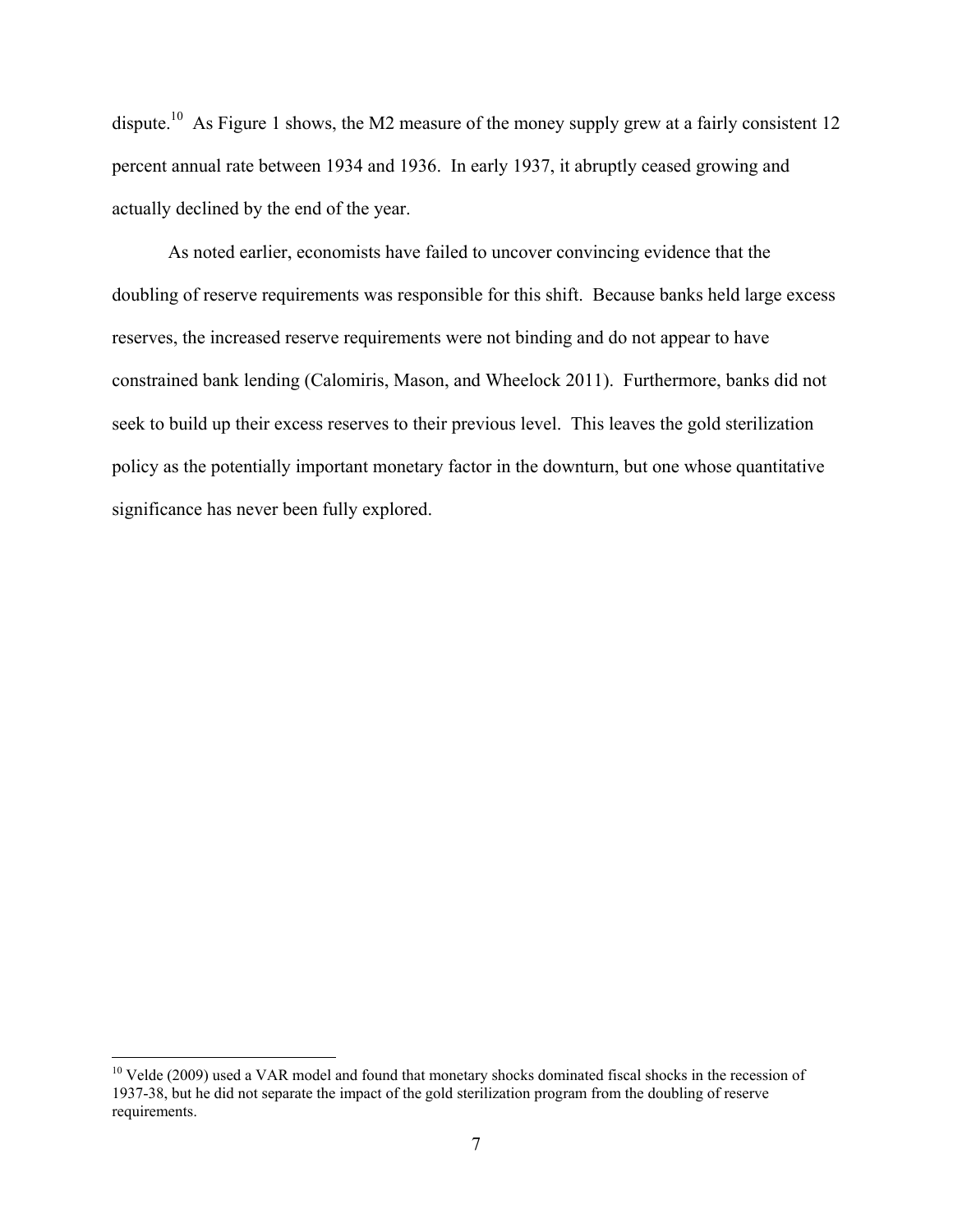

**Figure 1: U.S. Money Supply (M2), 1934-1939** 

Source: Friedman and Schwartz (1970), Table 1, column 9.

 How did the sterilization policy work? The Treasury Department purchased all gold inflows at \$35 per ounce with drafts from its balance at the Federal Reserve. Normally, it would print gold certificates for the equivalent amount and deposit them in a Federal Reserve account to replenish its balance. The certificate would then become part of the monetary base and could be used to increase bank reserves. However, with sterilization, instead of replacing its withdrawn balance with a gold certificate in equal amount, the Treasury kept the certificates in an "inactive" account where it could not be used for the expansion of credit. It paid for the gold out of its general fund, reducing its balances at the Federal Reserve, which would then have to be replenished by issuing new debt or raising tax revenue.

 Figure 2 shows monthly data on the changes in the gold stock (largely driven by gold inflows from abroad) and the offsetting Treasury action. The program began at the end of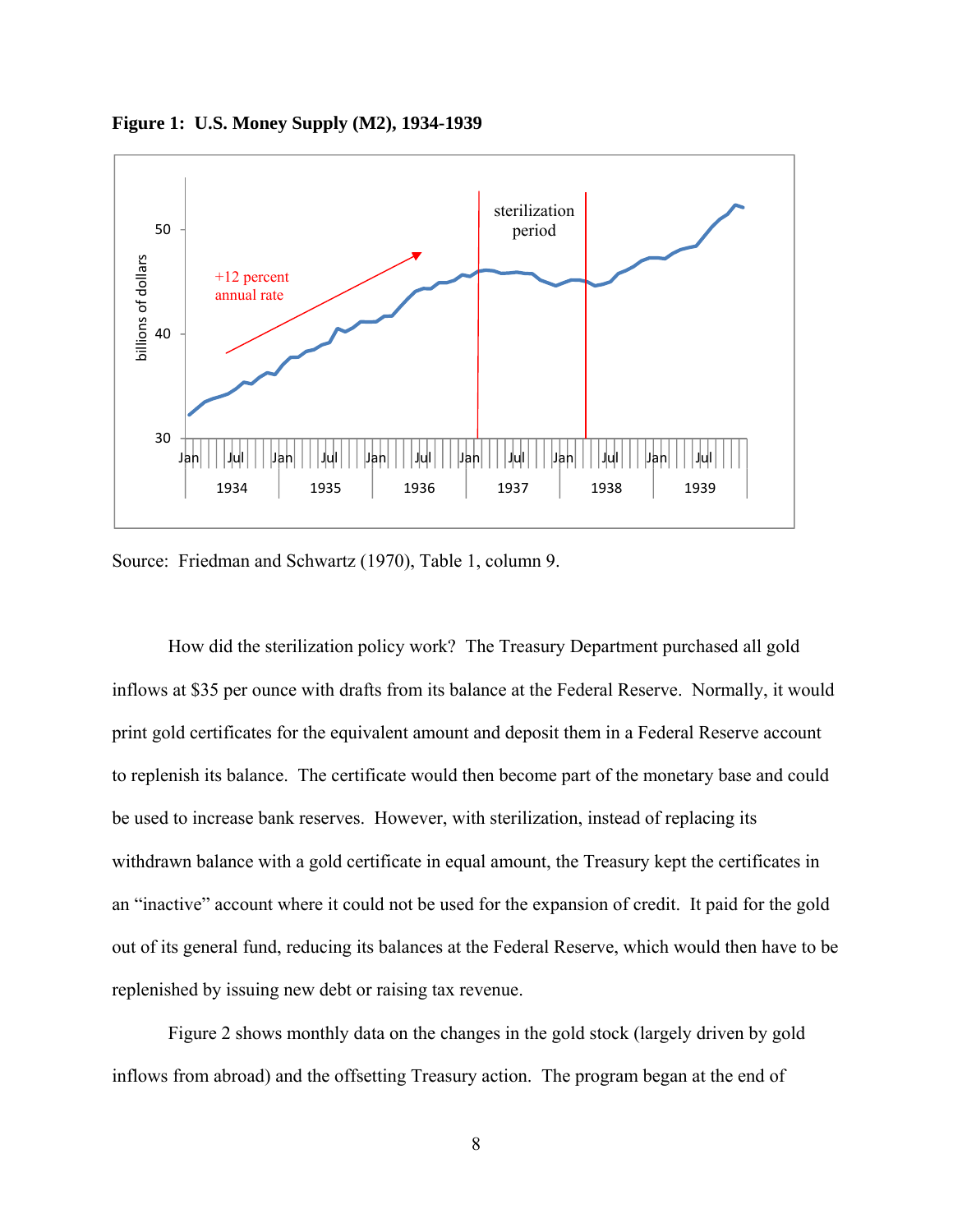December 1936. From January through August 1937, the Treasury offset dollar-for-dollar any increase in its gold holdings. In Figure 2, this policy is reflected in a bar of equal and opposite sign to the change in gold holdings. In September 1937, at the request of the Federal Reserve, the Treasury desterilized \$300 million to meet seasonal demand for currency, not to address the economic downturn. It resumed sterilization in October.

 By this time, the U.S. economy was clearly in a recession, and financial markets became suspicious that the Roosevelt administration might consider a devaluation of the dollar (an increase in the dollar price of gold) to deal with the recession. This is exactly how the Roosevelt administration dealt with the Great Depression when it took office, so there was clearly a precedent for such an action. As a result, gold inflows into the United States came to an abrupt halt. From November 1937 through January 1938, the United States actually lost a small amount of gold, and sterilization worked in reverse: the loss of gold did not translate into a reduction in the monetary base because it was offset by the Treasury's release of gold from its inactive account.

The sterilization program was effectively ended in February 1938, when the Treasury announced that it would no longer sterilize changes in gold reserves that were less than \$100 million. In February and March 1938, gold inflows were extremely small and were not sterilized.

The Treasury program was formally terminated in April. The Treasury then shifted about \$1.3 billion from its cash holdings to deposits in Federal Reserve banks. However, this was just an accounting change with no monetary effect; it was not until the Treasury spent the funds that they were actually monetized.<sup>11</sup> The Treasury's exit strategy was to desterilize its inactive gold

As Friedman and Schwartz (1963, 511) note: "Initially, the impact gold was simply moved from Treasury cash to Treasury deposits at Federal Reserve Banks, and so had no immediate monetary effect. Effective desterilization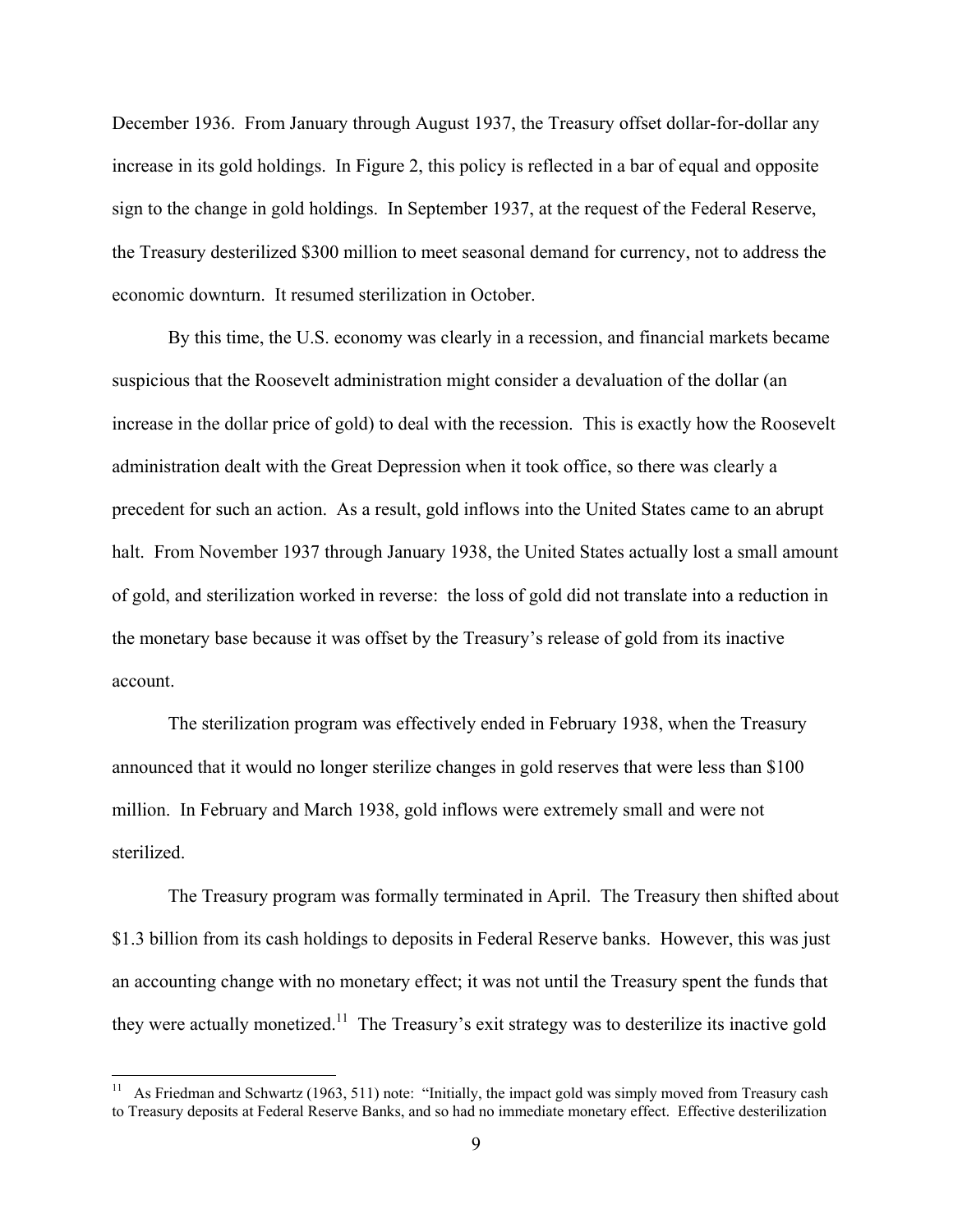holdings gradually, although nearly half of the inactive gold was monetized within a month and a half, that is, \$670 million from mid-April to the end of June (Federal Reserve Bulletin, July 1938, 557).

The release of the inactive gold allowed growth in the monetary base to resume. But fears that the Roosevelt administration might address the recession by devaluing the dollar meant that gold was still not flowing back to the United States. In the absence of gold inflows, and once the inactive gold had been fully desterilized, the monetary base would stop growing again. In June, President Roosevelt and Treasury Secretary Morgenthau firmly denied that they had any plans to devalue the dollar. Yet gold inflows did not resume in significant amounts until the crisis over Czechoslovakia in September led to fears of war and capital flight from Europe.

did not occur until more than a year after formal desterilization." Similarly, the Federal Reserve noted "as the result of the release of gold, funds in the amount of about \$1,400,000,000 were added to Treasury deposits at the Federal Reserve banks, and as these funds are expended by the Treasury they will correspondingly increase member bank reserves" (Federal Reserve Bulletin, May 1938, 344).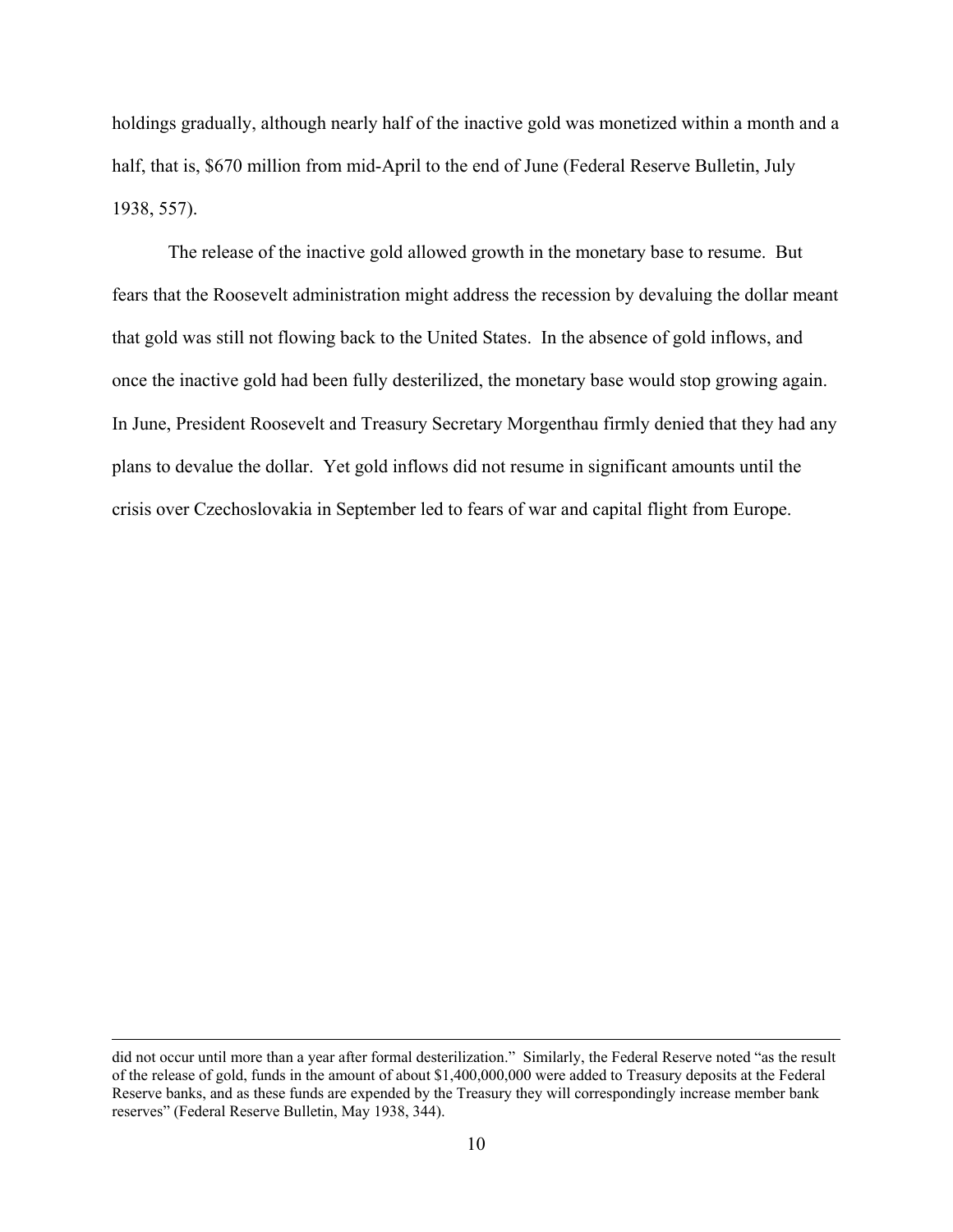

**Figure 2: Change in Gold Holdings and Treasury Sterilization** 

Source: Gold reserves, Board of Governors of the Federal Reserve System (1943), Table 156, p. 537. Treasury offset, ibid., Table 151, p. 515. See also the appendix to this paper.

 The magnitude of the sterilization operation was enormous. Between December 1936 and August 1937, the Treasury sterilized all the increase in the domestic gold stock. At its peak, in early September 1937, the Treasury had accumulated \$1.4 billion in inactive gold reserves. This amounts to 10 percent of the monetary base as of December 1936.

The relationship between gold reserves and the monetary base is shown in Figure 3. Gold reserves constituted about 85 percent of the monetary base through this period, and therefore changes in the gold stock had a pronounced impact on the monetary base. As the figure shows, the gold stock and the monetary base rose together from 1934 to 1936. The gold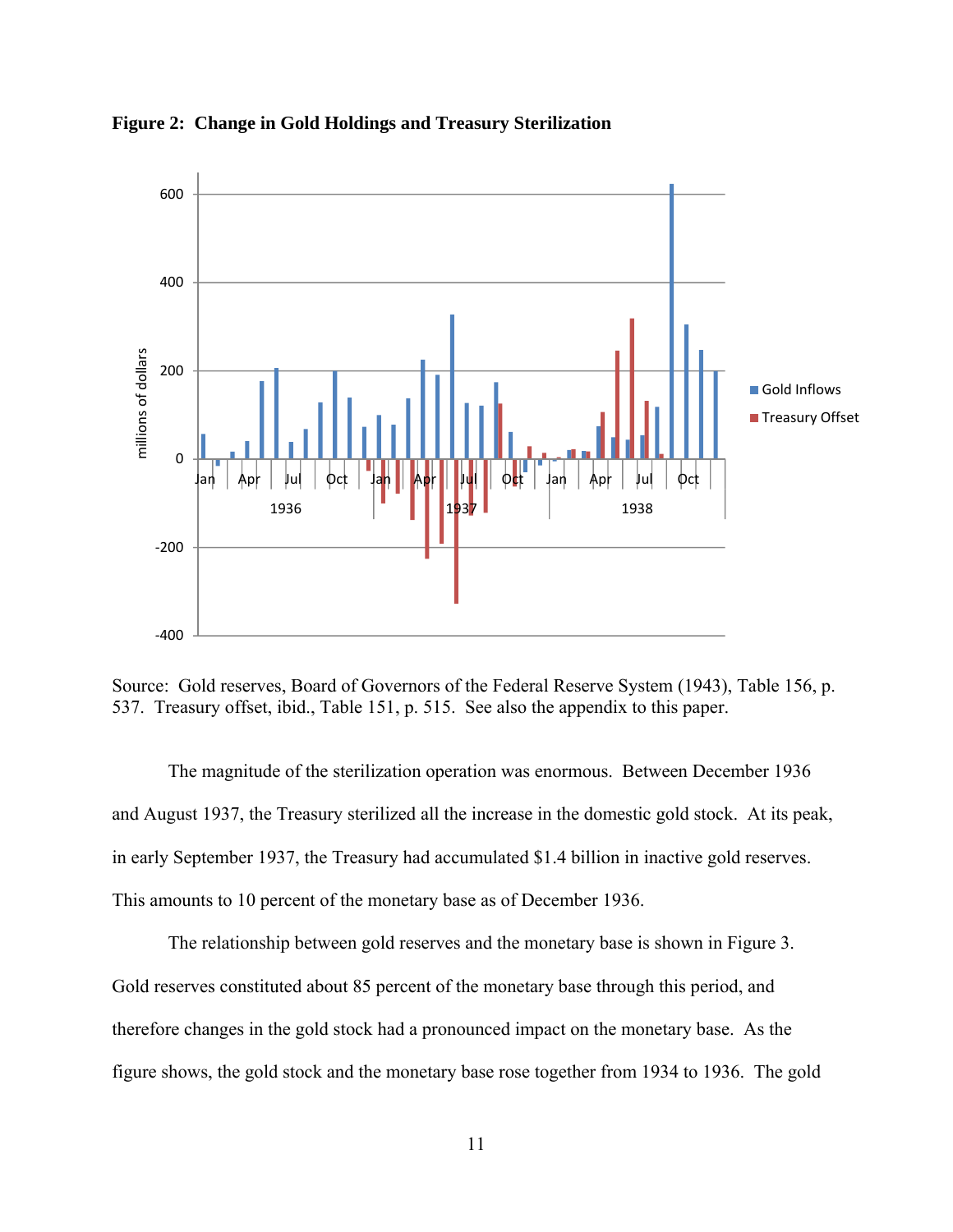stock continued to increase in 1937, but the increase was sterilized and so the monetary base remained flat. The flat "non-sterilized gold stock" line shows the amount of monetary gold in the financial system. Then, in late 1937, gold stopped flowing into the country and the country's gold stock remained largely unchanged.



**Figure 3: Gold Stock, Non-sterilized Gold Stock, and Monetary Base** 

Source: Monetary base: Friedman and Schwartz (1963, Table B-3, column 1). Gold stock: Board of Governors of the Federal Reserve System (1943, Table 156). For sterilization, see the appendix to this paper.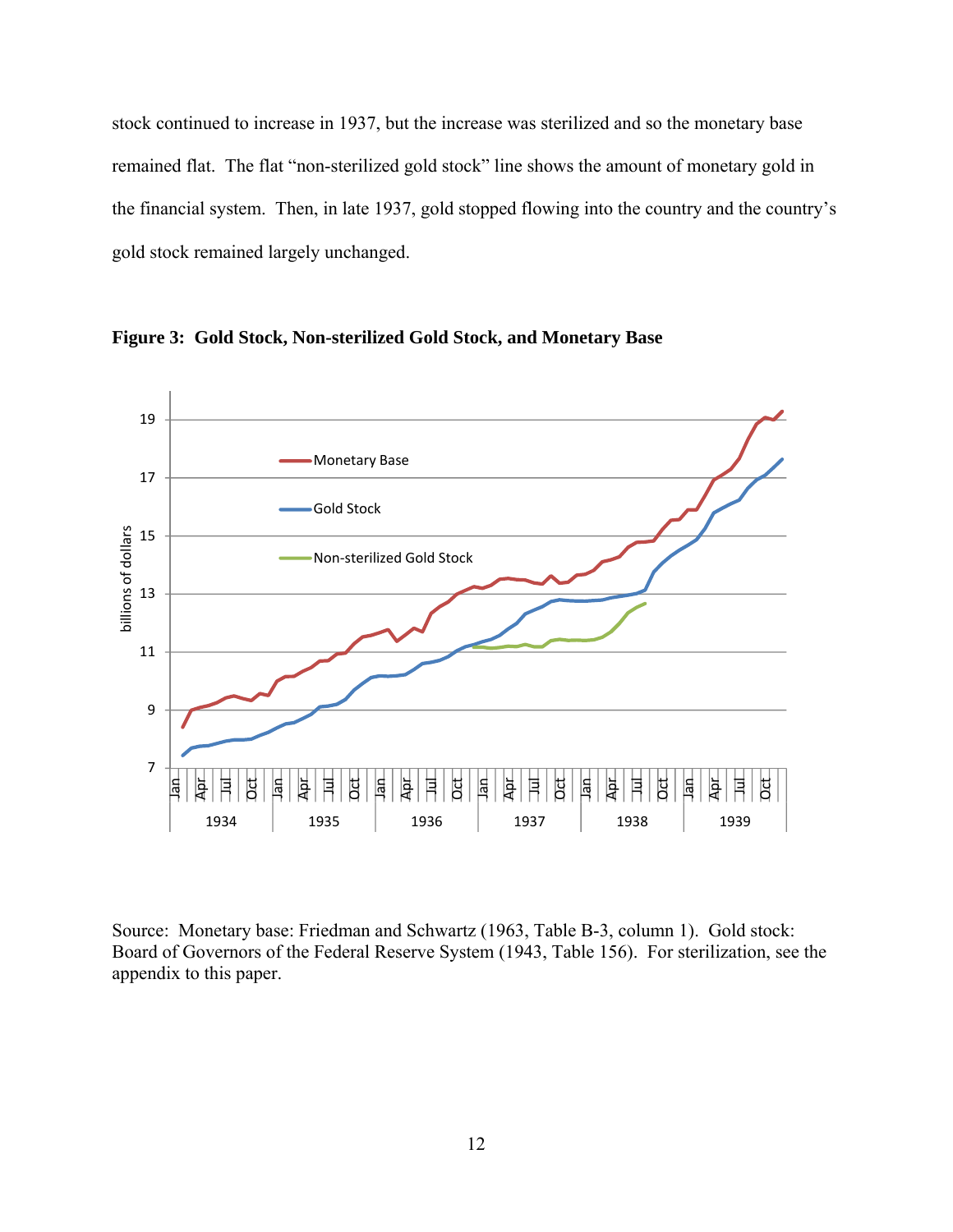To characterize the relationship between the two variables more formally, consider the following simple regression of the change in the log of the monetary base on the change in the log of the gold stock:

$$
\Delta \log \left( \text{monetary base}_{t} \right) = \alpha + \beta \Delta \log \left( \text{gold stock}_{t} \right) + \varepsilon_{t}
$$

There should be a strong relationship between the change in the gold stock and the change in the monetary base between 1934 and 1936, but not after that point if sterilization is not taken into account. The potential for a structural break in the relationship can be tested by including a dummy variable that represent the sterilization period (December 1936 through January 1938).

 The results in Table 1 simply confirm the pattern in Figure 3. Changes in the gold stock explain changes in the monetary base very well, except during the period of sterilization. The coefficient on the interaction between the change in the gold stock and a dummy variable representing the sterilization period is nearly equal and opposite to the sign of the coefficient on the change in the gold stock, reflecting the sterilization offset. By contrast, the relationship between the monetary base and a measure of the monetized gold stock (adjust for sterilization) shows no structural break during this period.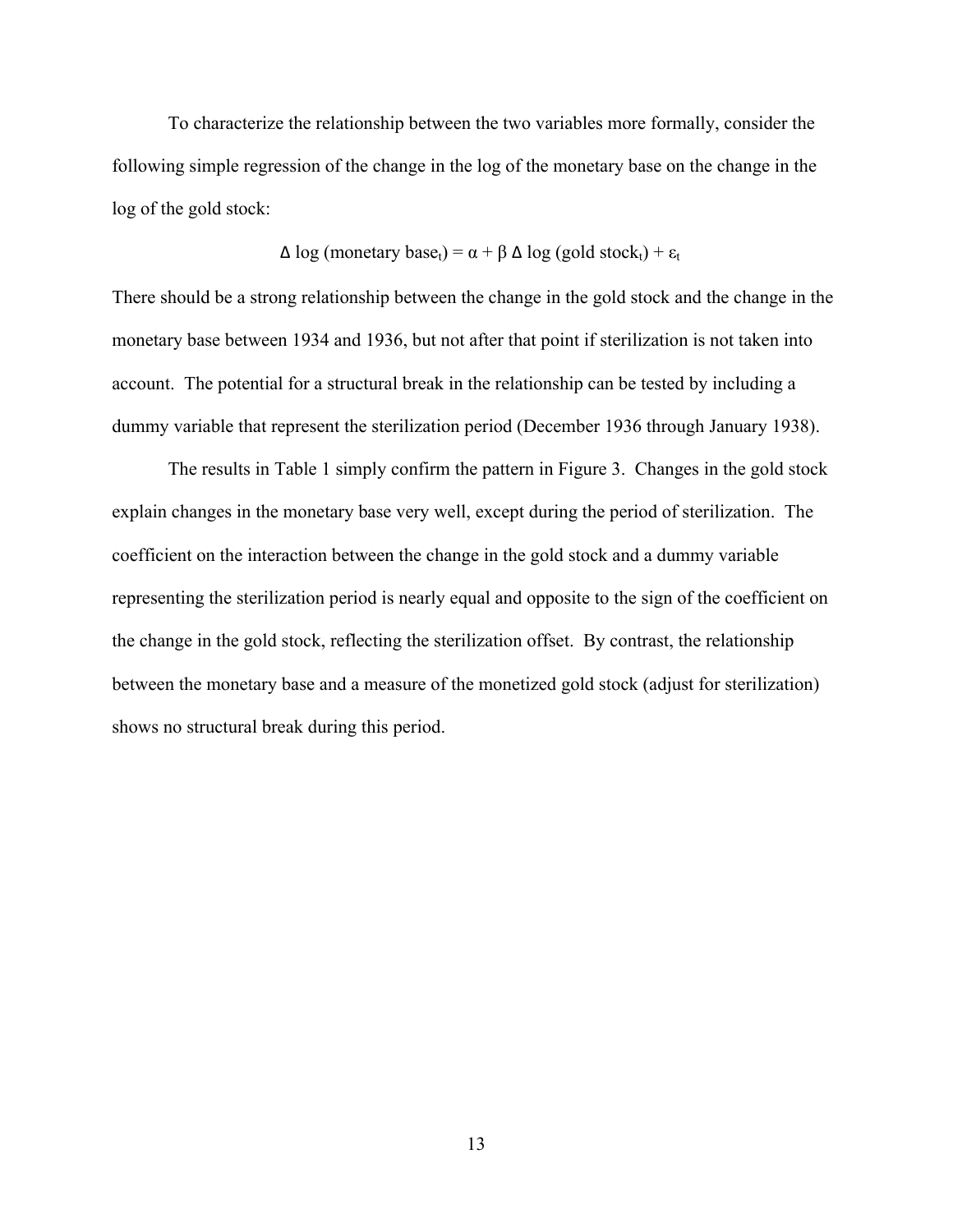#### **Table 1: Impact of Changes in Gold Reserves on the Monetary Base**

|                            | Gold stock                        | Gold stock                 |
|----------------------------|-----------------------------------|----------------------------|
|                            | not controlling for sterilization | Adjusted for sterilization |
|                            |                                   |                            |
| Change in gold stock       | $0.66*$                           | $0.61*$                    |
|                            | (0.21)                            | (0.19)                     |
|                            |                                   |                            |
| Change in gold stock X     | $-0.82*$                          | $-0.07$                    |
| sterilization period dummy | (0.16)                            | (0.20)                     |
|                            |                                   |                            |
|                            |                                   |                            |
| $R^2$                      | 0.26                              | 0.13                       |

Dependent Variable: Change in monetary base

Note: time period: 1934:03-1939:12 ( $N = 70$ ). Robust standard errors in parentheses. The second regression includes a dummy variable for September 1938, as it is unclear how the small remainder of the sterilized gold was desterilized.

 Furthermore, this equation can be estimated for the period through 1936 and then used to generate an out of sample forecast of the monetary base using actual gold flows. This indicates how the monetary base would have behaved without sterilization, given the actual changes in the gold stock. This confirms the earlier conclusion that, by the fourth quarter of 1937, the monetary base was 10 percent smaller than it would have been had gold not been sterilized.

 Such a forecast raises the question of whether the observed inflows of gold in 1937 can be taken as given, or whether they were affected by the sterilization program. One argument is that the observed gold flows between December 1936 and August 1937 were unaffected by the sterilization program. The increase in the gold stock during the sterilization period was not out of line with that previously observed. Gold inflows grew at a 15 percent average annual rate between 1934 and 1936 and at a 15 percent annual rate in 1937 up to October of that year. The ongoing fears of war in Europe might have ensured the continued flow of gold to the United States in the absence of the sterilization program. It was only when fears of devaluation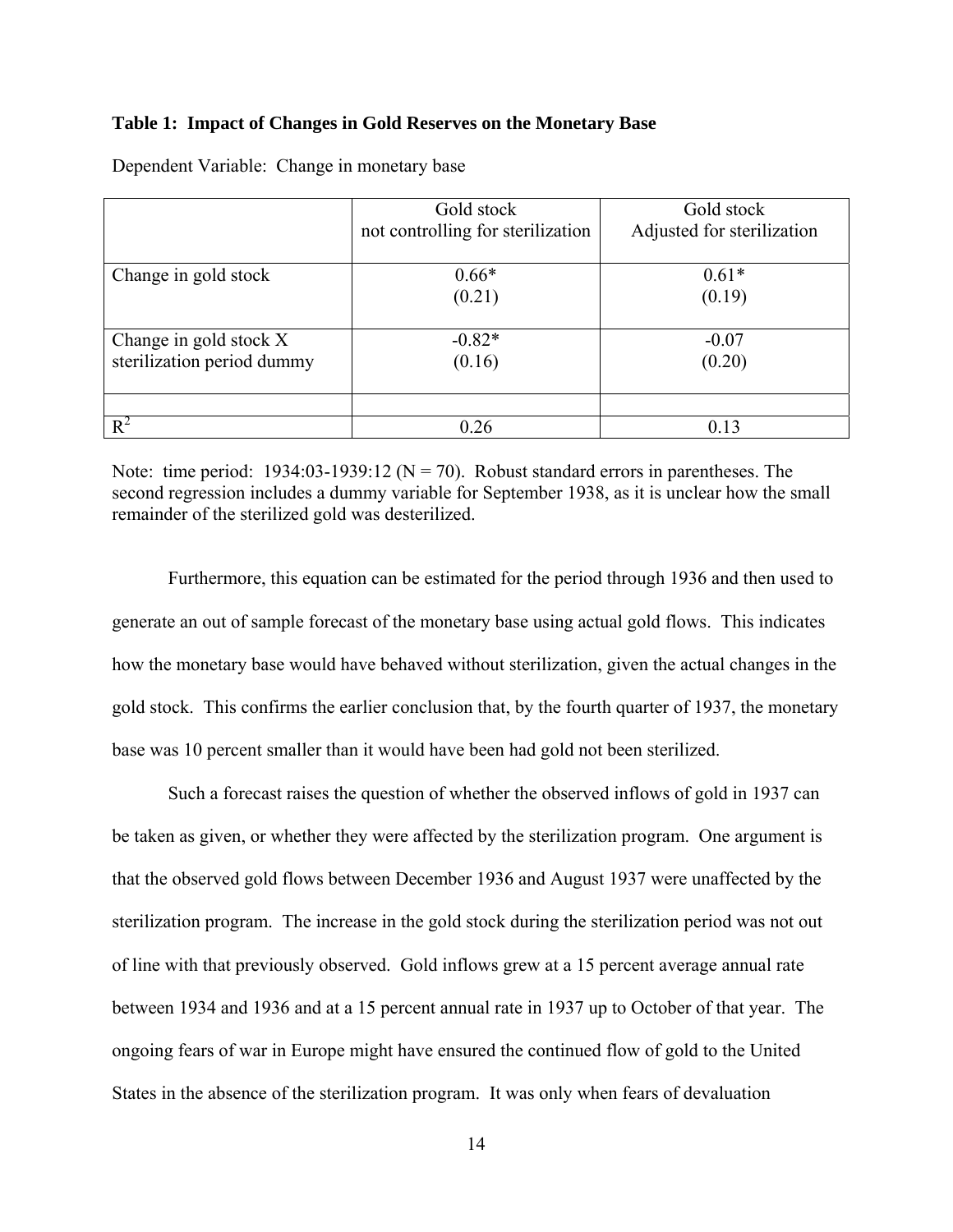emerged, in reaction to the economic downturn caused in part by the sterilization, that the gold stopped flowing in. Indeed, to the extent that sterilization contributed to the sharp recession in the second half of 1937, and led to fears of a devaluation, it clearly reduced gold inflows into the United States.

 A counter argument is that the sterilization program led to additional gold inflows. Hanes (2006) finds that interest rates rose slightly around the time that the sterilization program was put into operation. This might have attracted gold to the United States that otherwise would not have come. This would make the conclusion that sterilization reduced the monetary base by 10 percent an overestimate.

#### **Reserve Requirements or Gold Sterilization?**

 $\overline{a}$ 

 The gold sterilization program and the doubling of reserve requirements occurred at roughly the same time, making it difficult to determine which was most responsible for change in the money supply.<sup>12</sup> Yet some assessment of the relative importance of the Federal Reserve's decision to increase reserve requirements and the Treasury's decision to sterilize gold inflows is necessary in order to reach a conclusion about the role of different economic policies during the 1930s.

 One way the two policies can be disentangled is to note that Treasury's gold sterilization affected the monetary base, whereas the Fed's reserve requirement increases affected the money multiplier (via the deposit-reserve ratio). We have already seen that the sterilization program had a significant impact on the monetary base. Did changes in reserve requirements have a

 $12$  As noted earlier, Velde (2009) used a VAR model and found that monetary shocks dominated fiscal shocks in the recession of 1937-38, but he did not separate the impact of the gold sterilization program from the doubling of reserve requirements.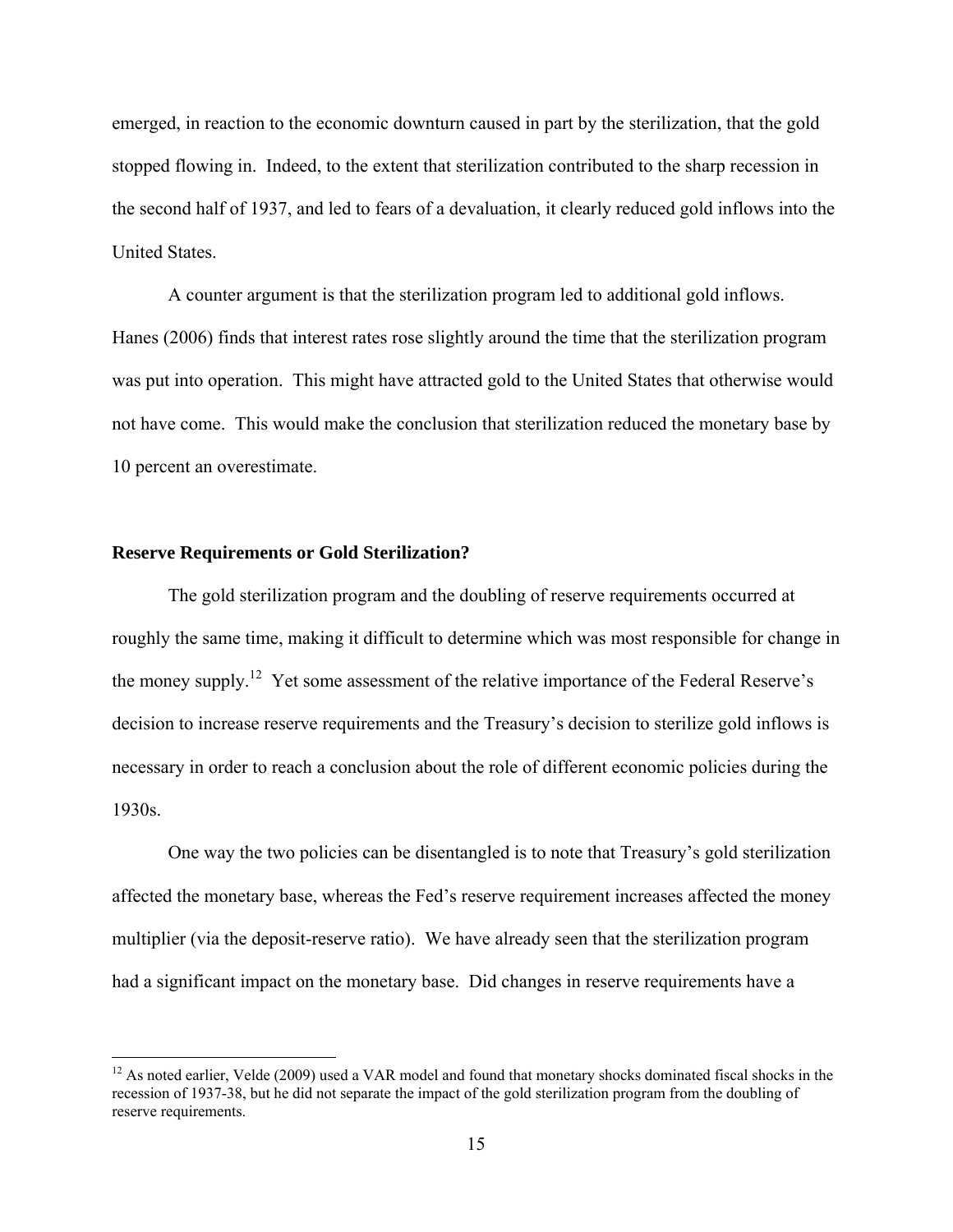significant impact on the deposit-reserve ratio, and hence on the money multiplier and money supply?

 Figure 3 shows the path of the deposit-reserve ratio from 1934 to 1939. The first three vertical lines denote the increase in reserve requirements and the last the relaxation of reserve requirements. If the change in reserve requirements had an immediate impact on monetary conditions, we would expect to see a drop in the deposit-reserve ratio after an increase in the requirements and a rise in the ratio after a decrease in the requirements. The deposit-reserve ratio declines secularly over this period, but surprisingly, the ratio flattens out during the period when the reserve requirements were increased. Not until the very end of 1937, in December, well after the final increase in reserve requirements and the start of the recession, does the ratio begin to decline, but then only in line with its previous trend rate of decline.

 This pattern is not consistent with the reserve requirements leading to tighter monetary conditions. In addition, the relaxation of the reserve requirements does not lead to an increase in the deposit-reserve ratio, as we might be expected. This makes it hard to attribute the easing of monetary conditions, that is, the resumption of growth in the money supply in late 1938, to the relaxation of reserve requirements. These patterns support the findings of Calomiris, Mason, and Wheelock (2011) that the higher reserve requirements were not binding.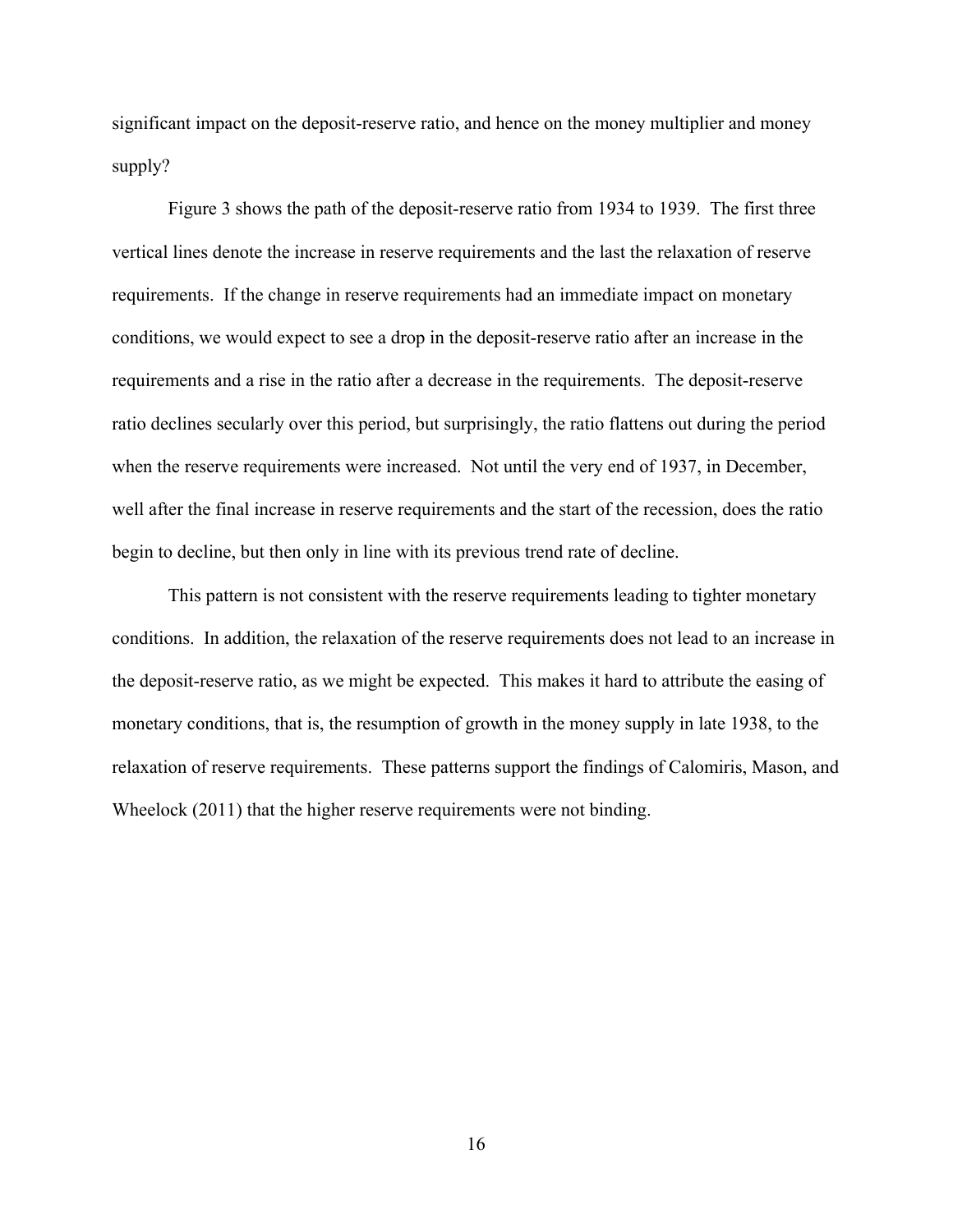

**Figure 3: The Deposit-Reserve Ratio, 1934-39** 

Source: Friedman and Schwartz (1963), Table B-3, column 2.

 To distinguish the contributions of sterilization and reserve requirements in terms of their impact on the money supply, we can undertake a decomposition in the spirit of Cagan (1965). The money stock M (measured by M2) is equal to

$$
M = \frac{H}{\frac{C}{M} + \frac{R}{D} - \frac{C}{M}\frac{R}{D}}
$$

where H is high powered money (the monetary base), C is currency in the hands of the public, R is reserves, and D is deposits. The change in the money supply can be decomposed into the changes in these components: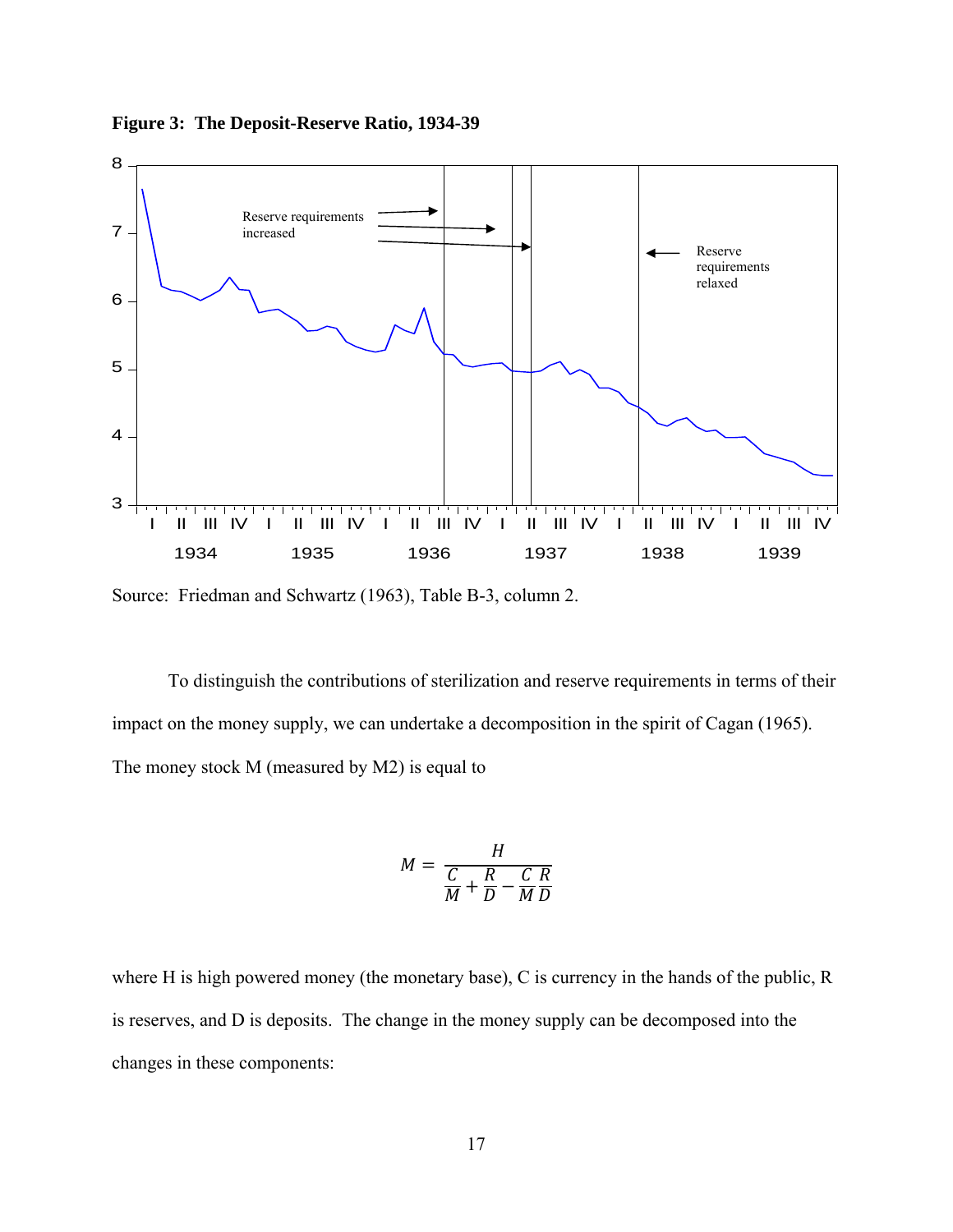$$
\Delta \log(M) = \Delta \log(H) + \frac{M}{H} \left( 1 - \frac{R}{D} \right) \Delta \left( -\frac{C}{M} \right) + \frac{M}{H} \left( 1 - \frac{C}{M} \right) \Delta(-\frac{R}{D})
$$

where the first component is the contribution of the monetary base, the second is the change in the currency-money ratio, and the third is the change in the reserve-deposit ratio.

 Table 2 presents the results for six key periods. Two pre-sterilization periods are considered, from February 1934 to November 1936 and the shorter six month period May-November 1936. In the two years prior to the sterilization of gold, the gold stock and high powered money (the monetary base) grew at an annual rate of 11.5 percent. Changes in the currency-money ratio were relatively small, but the higher reserve-deposit ratio meant that M2 grew at only about 8 percent. In the six months prior to the implementation of the sterilization program, gold reserves and high powered money increased at an annual rate of about 20 percent, but M2 growth was still about 8 percent due to an increase in the reserve-deposit ratio.

 Over the nine months during which gold inflows were sterilized, from December 1936 to August 1937, the gold stock increased at a 16 percent annual rate, but high powered money only increased at about a 2 percent pace. During this period, the small changes in the reserve-deposit and the currency-money ratios offset each other. Thus, the sharp slowdown in the growth of high powered money was almost entirely responsible for the marked deceleration in the growth of the money supply.

 During the gold scarcity period, August 1937 to February 1938, gold inflows largely ceased, so that sterilization made little difference. Gold inflows increased only 4 percent, while the monetary base increased by a greater amount because of the one-time desterilization of \$300 million in September 1937. However, an increase in the reserve-deposit ratio offset the increase in high powered money and M2 actually fell.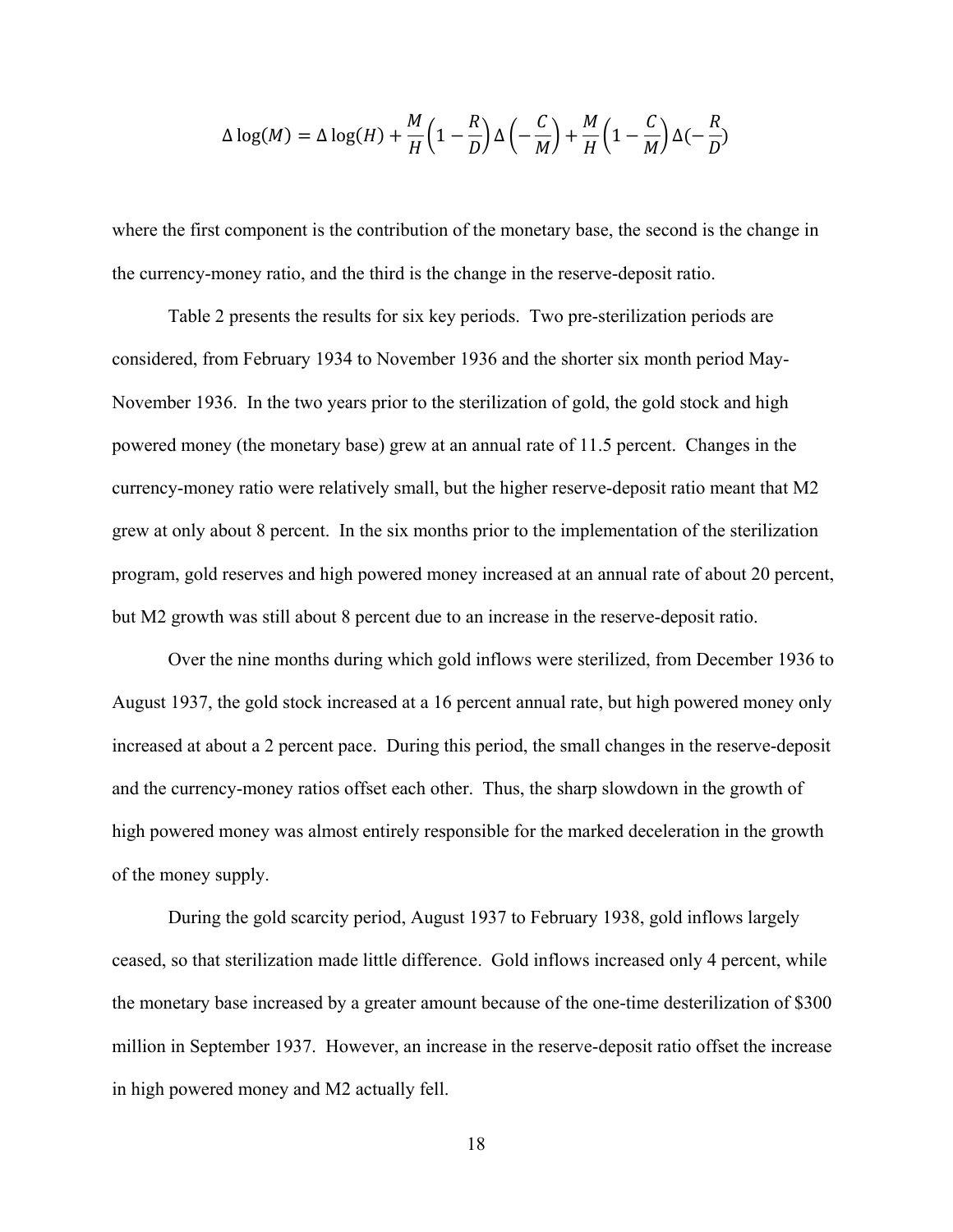From February 1938 to August 1938, the Treasury desterilized its gold accumulation, allowing high powered money to increase at nearly a 13 percent annual rate even though gold inflows remained at a low level. However, this was not fully offset by a continued rise in the reserve-deposit ratio and the money supply expanded.

 Finally, starting in August 1938 and the Czechoslovak crisis in Europe, gold inflows resumed and, with the sterilization program having been abandoned, monetary growth as well. Gold reserves increased at an annual rate of more than 24 percent in the six months after August, allowing high powered money to grow more than 14 percent, with the offset coming from the reserve-deposit ratio.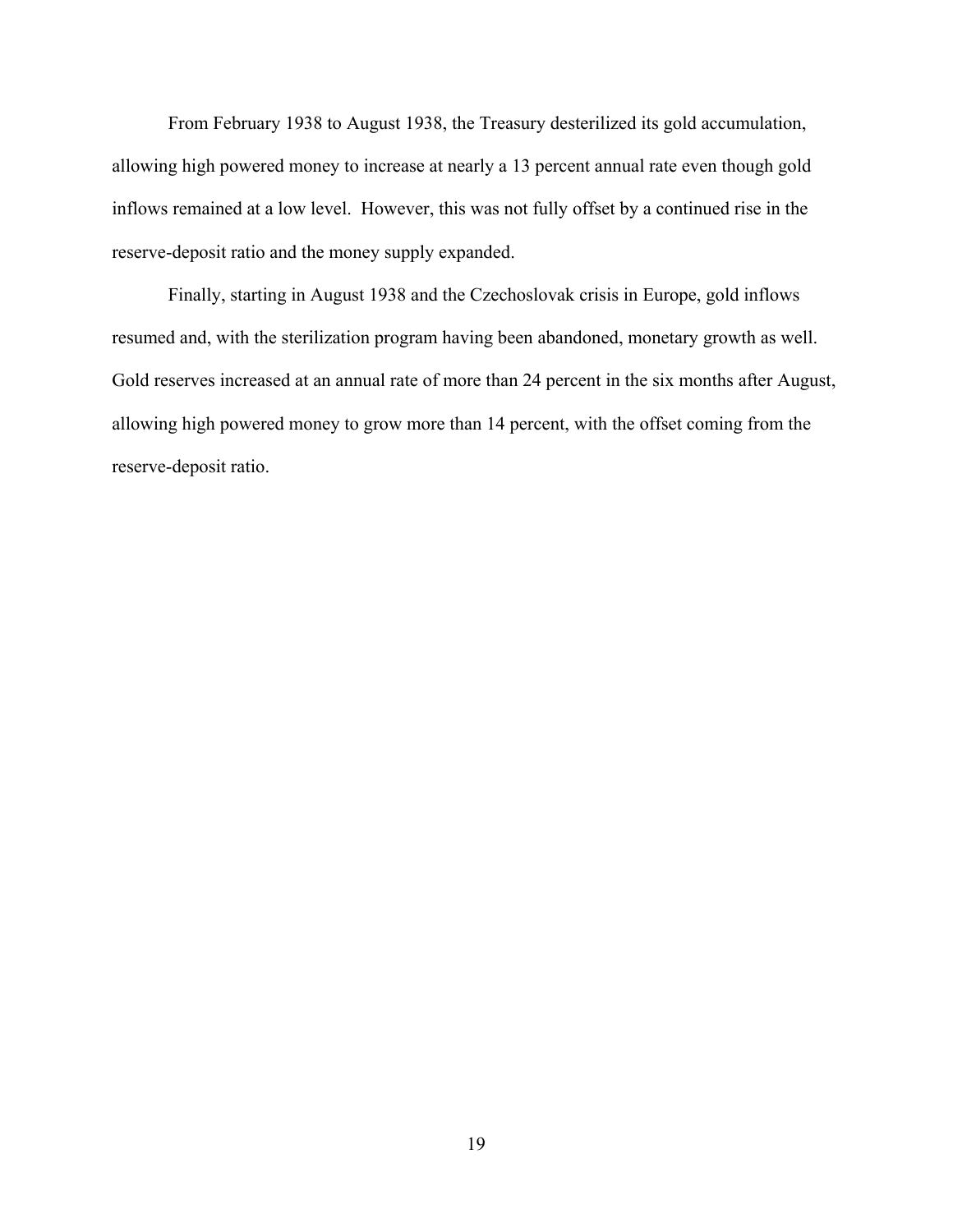# **Table 2: Sources of (Annualized) Change in M2**

|                             |                       | $\Delta M2$ | Sources of change in M2 |                | $\Delta G$    |      |
|-----------------------------|-----------------------|-------------|-------------------------|----------------|---------------|------|
|                             |                       |             | $\Delta H$              | $\Delta$ (C/M) | $\Delta(R/D)$ |      |
| Presterilization Period     | Feb $1934 - Nov 1936$ | 8.2         | 11.5                    | $+2.2$         | $-4.9$        | 11.5 |
| Presterilization Period     | May 1936 – Nov 1936   | 8.0         | 20.9                    | $-2.0$         | $-10.1$       | 18.1 |
| <b>Sterilization Period</b> | Nov 1936 - Aug 1937   | 2.0         | 2.2                     | $-1.4$         | 1.1           | 15.7 |
| Gold scarcity period        | Aug 1937 – Feb 1938   | $-2.8$      | 7.0                     | 1.1            | $-10.0$       | 4.1  |
| Desterilization Period      | Feb 1938 - Aug 1938   | 2.7         | 13.6                    | 0.9            | $-10.4$       | 4.5  |
| Post Munich Period          | Aug 1938 - Feb 1939   | 6.1         | 14.4                    | $-1.4$         | $-6.5$        | 24.7 |

Figures may not sum to ΔM2 due to approximation error.

Data Sources: M2: Friedman and Schwartz (1970, Table 1, column 9). High powered money: Friedman and Schwartz (1963, Table B-3, column 1). Currency-money ratio: Friedman and Schwartz (1970, Table 1, column 1). Reserve-deposit ratio: Friedman and Schwartz (1963, Table B-3, column 2). Gold reserves: Board of Governors of the Federal Reserve System (1943, Table 156).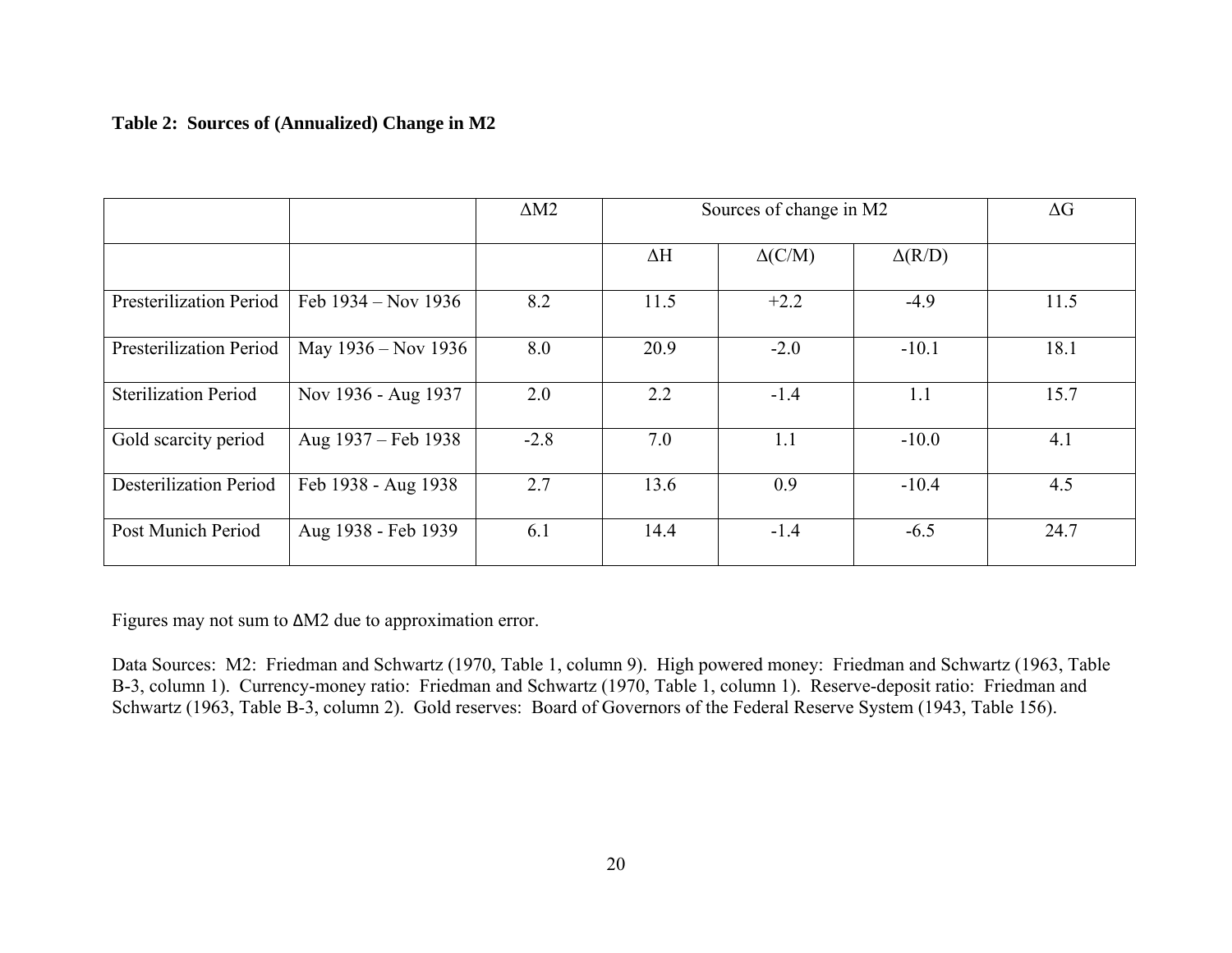There is no doubt that the increase in the reserve-deposit ratio generally acted as a break on monetary expansion during this period. However, the changes in the reserve-deposit ratio are not closely associated with the change in reserve requirements. In the period around the last two increases in requirements in early 1937, the reserve-deposit ratio is largely unchanged. This is not what we would expect if the changes in reserve requirements were binding on banks and an important determinant of the reserve-deposit ratio. On the other hand, during the November 1936-August 1937 period, to judge by the increase in gold reserves, we would have expected the monetary base to increase about 16 percent. Yet sterilization held it back to about 2 percent. Thus, in the absence of sterilization, we would have expected the growth of the money supply to continue at its previous pace instead of declining sharply.

#### **The Monetary Transmission Mechanism**

 The fact that gold sterilization produced a marked slowdown in the growth of the money supply says nothing about the way this shock was transmitted to the real economy. This paper deliberately stops short of examining the impact of these monetary changes on the real economy. Economists who have studied the 1930s have broadly concluded that the monetary shocks of the period were an important source of fluctuations in real economic activity (Romer and Romer 1989, McCallum 1990, Romer 1992, Bordo, Choudhri, and Schwartz 1995, Velde 2009, Beckworth and Hendrickson 2011). Thus, it does not seem unreasonable to conclude that the sterilization policy succeeded in squelching incipient inflationary pressures, but at the cost of a major recession.

 However, it may still be useful to know how the monetary changes may have affected the real economy. Changes in monetary conditions are transmitted to the economy through changes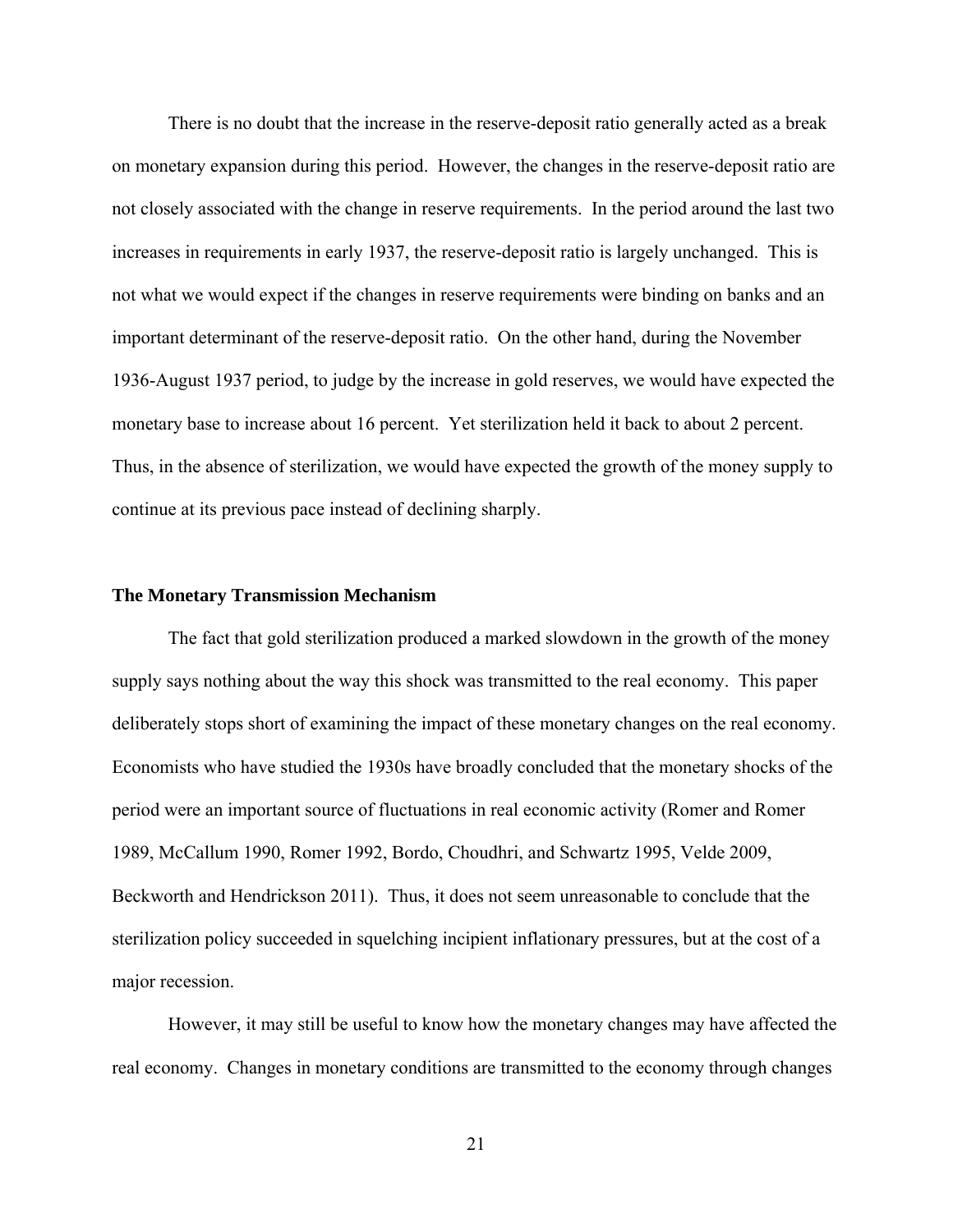in asset prices, interest rates, bank lending (credit channel), and exchange rates (Mishkin 1995). Although standard VAR analysis that use monetary aggregates (such as Velde 2009) do not lend insight into the transmission mechanism, this section presents data on each as a very informal exploration of which transmission channels might be operational. In this episode, there is evidence that the asset price and interest rate channels, and perhaps even the bank lending channel, were all operative in reducing economic activity. There is little evidence that the exchange rate was an important channel at this particular time.

 Asset prices as measured by the value of stocks moved significantly with the Treasury action. Figure 4 shows that stock prices peaked in February 1937, just after the start of the Treasury program. Stock prices fell 44 percent between February 1937 and April 1938, a slide in stocks that was nearly as large in percentage terms as the stock market crash between early September and early November1929. Stocks began to recover in April 1938 when the sterilization program was officially terminated. This sharp decline in equity values would adversely affect investment by reducing Tobin's q (the market value of firms relative to the replacement cost of capital) and adversely affect consumption by reducing financial wealth.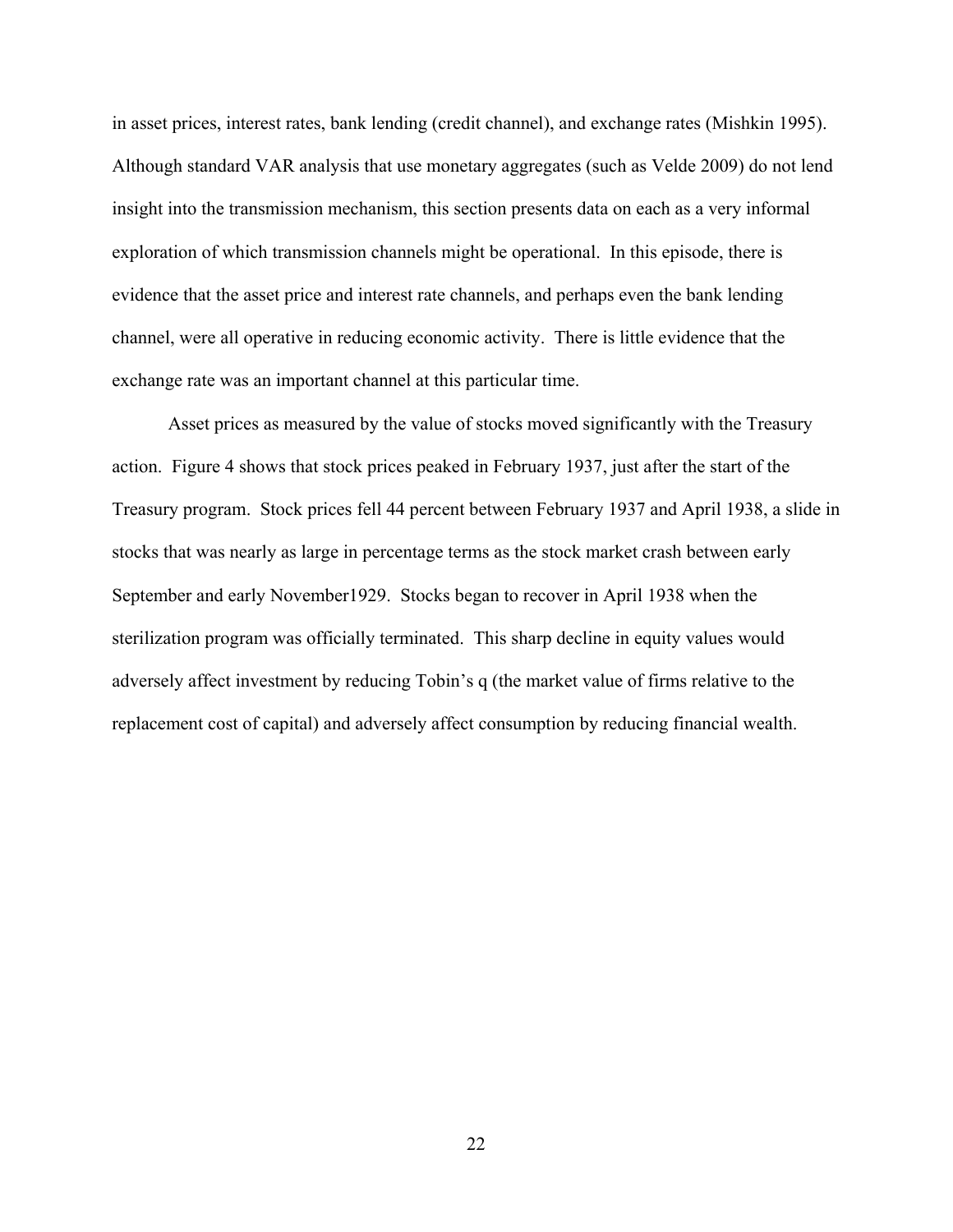

**Figure 4: Stock Price Index (Common Stocks), 1936-38** 

Source: Board of Governors of the Federal Reserve System (1943, 481).

Note: Red lines indicate start and stop of Treasury sterilization program. Sterilization ended in February 1938, but was not officially terminated until April 1938 when desterilization began.

 There is also evidence that interest rates responded to the sterilization program (Hanes 2006). Figure 5 presents the interest rate spread between commercial paper and Treasury bills. The paper-bills spread widened about 30 basis points from the start of the sterilization program until its termination. While interest rate on Treasury bills was largely unchanged during this period, interest rates on prime commercial paper rose from 0.75 percent to 1.0 percent in April 1937, about three months after the Treasury began sterilizing gold inflows. Prior to this uptick, the rate had been about 0.75 for nearly more than two years. The rate remained at the higher level until March 1938, one month after the Treasury ended its sterilization policy, when it dropped down to 0.88 percent. It continued to fall to 0.69 percent by September as the Treasury desterilized its gold holdings.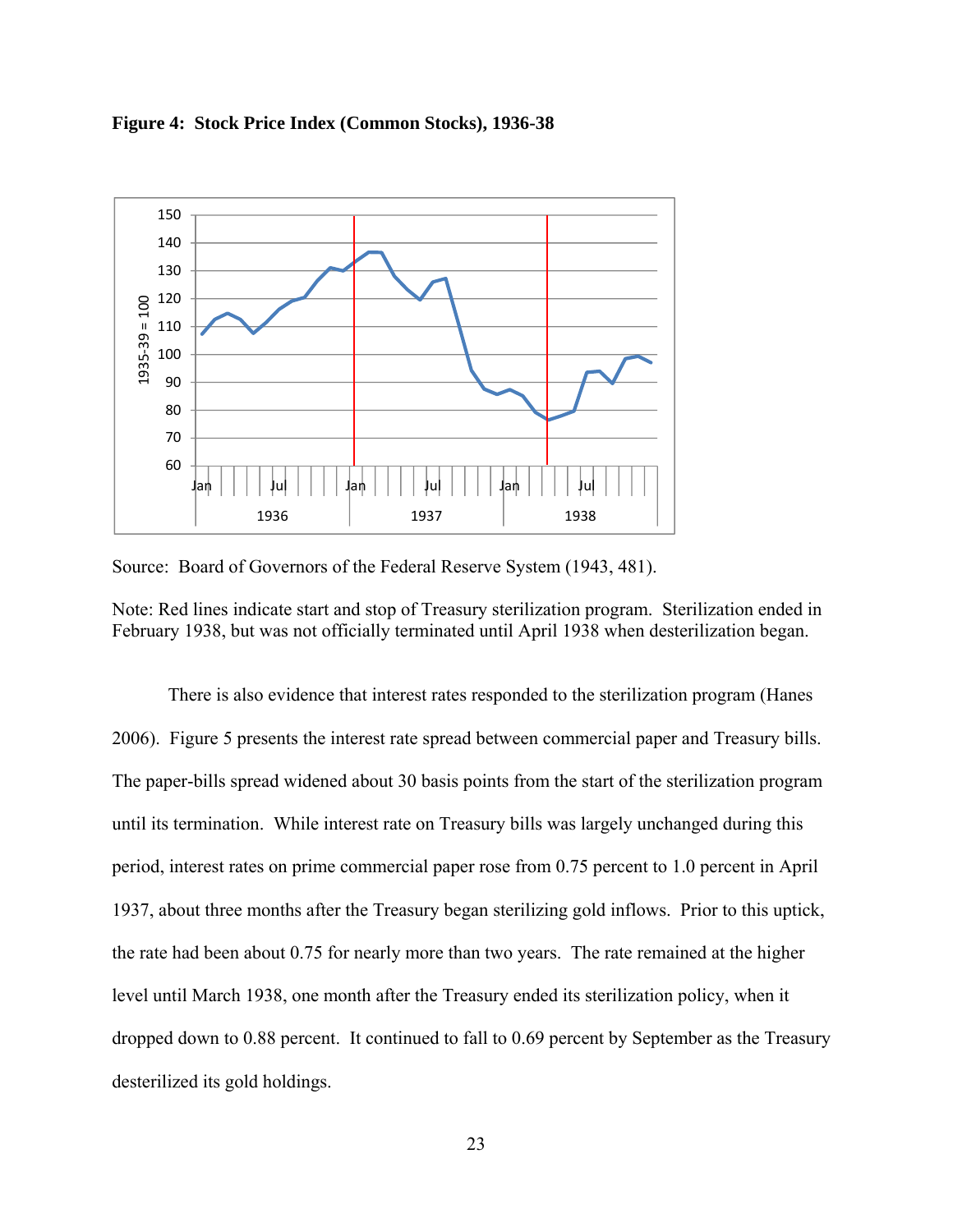

**Figure 5: Interest Rate Spread: Prime Commercial Paper-Treasury Bills** 

Source: Board of Governors of the Federal Reserve System (1943), prime commercial paper (4- 6 months), 459; Treasury bills (3-month), 460. Note: Red lines indicate start and stop of Treasury sterilization program. Sterilization ended in February 1938, but was not officially terminated until April 1938 when desterilization began.

 A third transmission channel is that through credit or bank loans. Data on new loans is not available during this period, but the Federal Reserve *Bulletin* reported quarterly data on the value of outstanding bank loans (with some missing observations). The value of bank loans is not a good indicator of new lending because changes may be related to repayments or write downs and defaults. That said, the value of outstanding loans fell 6 percent between the second quarter of 1937 and the second quarter of 1938 (*Bulletin*, June 1939, 501). (No data were reported for the third quarter of 1937.)

 Finally, in terms of exchange rates, one might expect that tighter monetary conditions would lead to an appreciation of the dollar, which would reduce net exports. Yet there is no clear appreciation of the dollar during the period of gold sterilization. The dollar remained stable against the Canadian dollar, appreciated somewhat against the French franc, and depreciated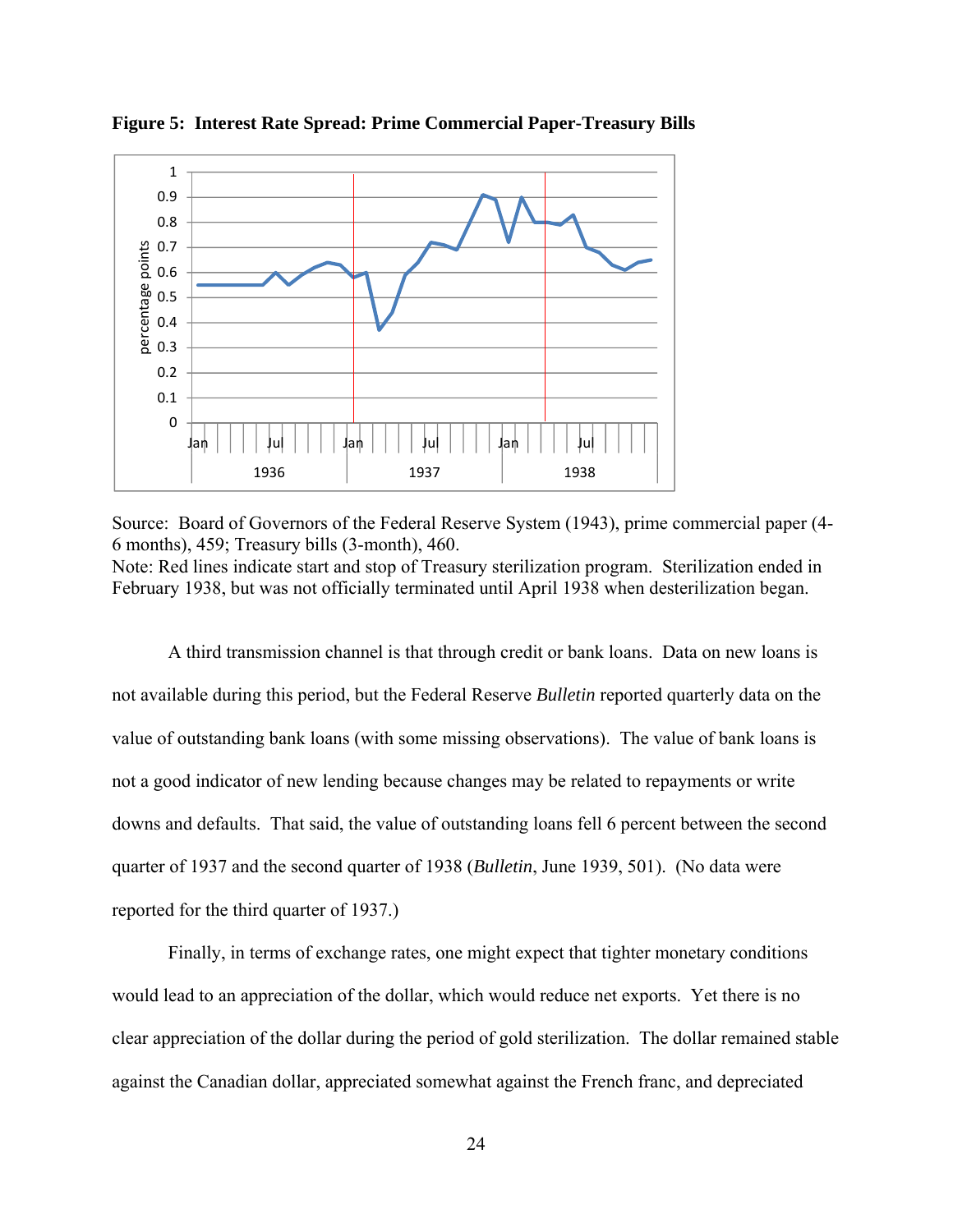against the British pound for most of 1937. With several countries managing their exchange rates and intervening in foreign exchange markets, the exchange rate channel may have been less important as a way of transmitting monetary shocks during this particular period.

 In sum, the period of gold sterilization is closely associated with significantly lower equity prices and higher interest rates. The asset price and interest rate movements were likely to have been the way that slower monetary growth affected consumption and investment decisions and thereby reduced real GDP.

## **Conclusions**

 The Recession of 1937-38 is often cited as illustrating the dangers of withdrawing fiscal and monetary stimulus too early in a weak recovery (Romer 2009). This paper focuses on an understudied change in monetary policy, the decision to sterilize gold inflows during 1937. This decision was made by the Treasury Department rather than the Federal Reserve. The findings presented here suggest that it largely stopped the growth of the monetary base in the period leading into the recession. The monetary base had been growing at a 15 percent annual rate in the months prior to sterilization, so the policy contributed to a significant slowdown in the growth rate of the money supply. Conversely, when the sterilization program was reversed, growth in the money supply resumed and the economy began to recover.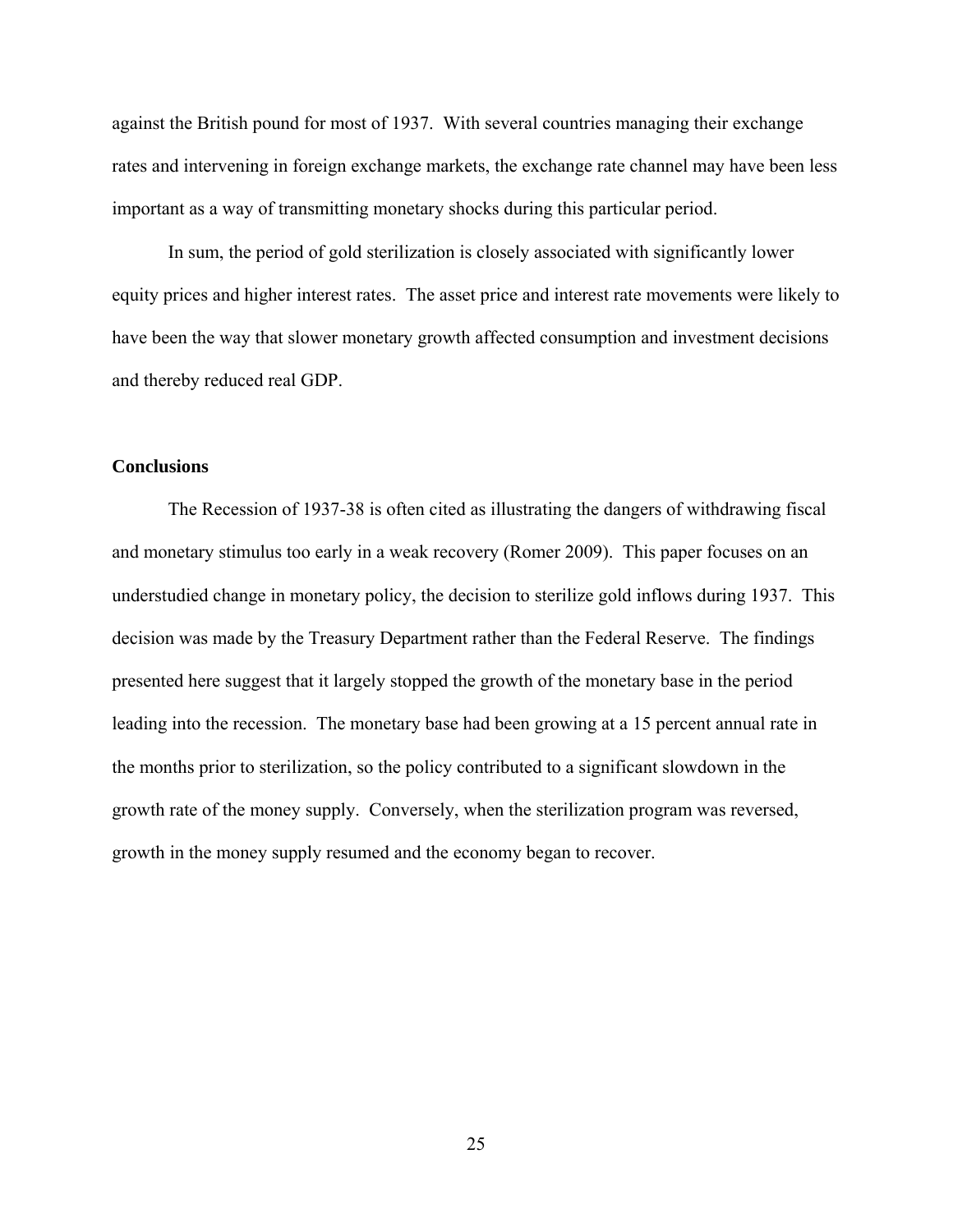# **Appendix: Treasury Sterilization Operations**

|             | <b>Inactive Fund</b> |            | Increase in Gold Stock |  |
|-------------|----------------------|------------|------------------------|--|
|             | Cumulative           | Monthly    | Monthly                |  |
| 1936        |                      |            |                        |  |
| December/1  | 26.5                 | 26.5       | 73.3                   |  |
| 1937        |                      |            |                        |  |
| January     | 126.5                | 100.0      | 100.0                  |  |
| February    | 204.7                | 78.2       | 78.2                   |  |
| March       | 342.5                | 137.8      | 137.9                  |  |
| April       | 568.0                | 225.5      | 225.6                  |  |
| May         | 759.1                | 191.1      | 191.1                  |  |
| June        | 1,086.8              | 327.7      | 327.8                  |  |
| July        | 1,214.1              | 127.3      | 127.3                  |  |
| August      | 1,335.7              | 121.6      | 121.6                  |  |
| September/2 | 1,210.0              | $-125.7$   | 174.3                  |  |
| October     | 1,271.9              | 61.9       | 62.0                   |  |
| November    | 1,242.5              | $-29.4$    | $-29.3$                |  |
| December    | 1,227.9              | $-14.6$    | $-14.0$                |  |
| 1938        |                      |            |                        |  |
| January     | 1,223.2              | $-4.7$     | $-4.6$                 |  |
| February/3  | 1,200.6              | $-22.6$    | 20.7                   |  |
| March       | 1,183.0              | $-17.6$    | 18.5                   |  |
| April/4     | --                   | $-1,183.0$ | 74.3                   |  |

Millions of dollars

Source: Johnson (1938, 134).

1/ Beginning in December 24

2/ \$300 million desterilized

3/ Program modified

4/ Program terminated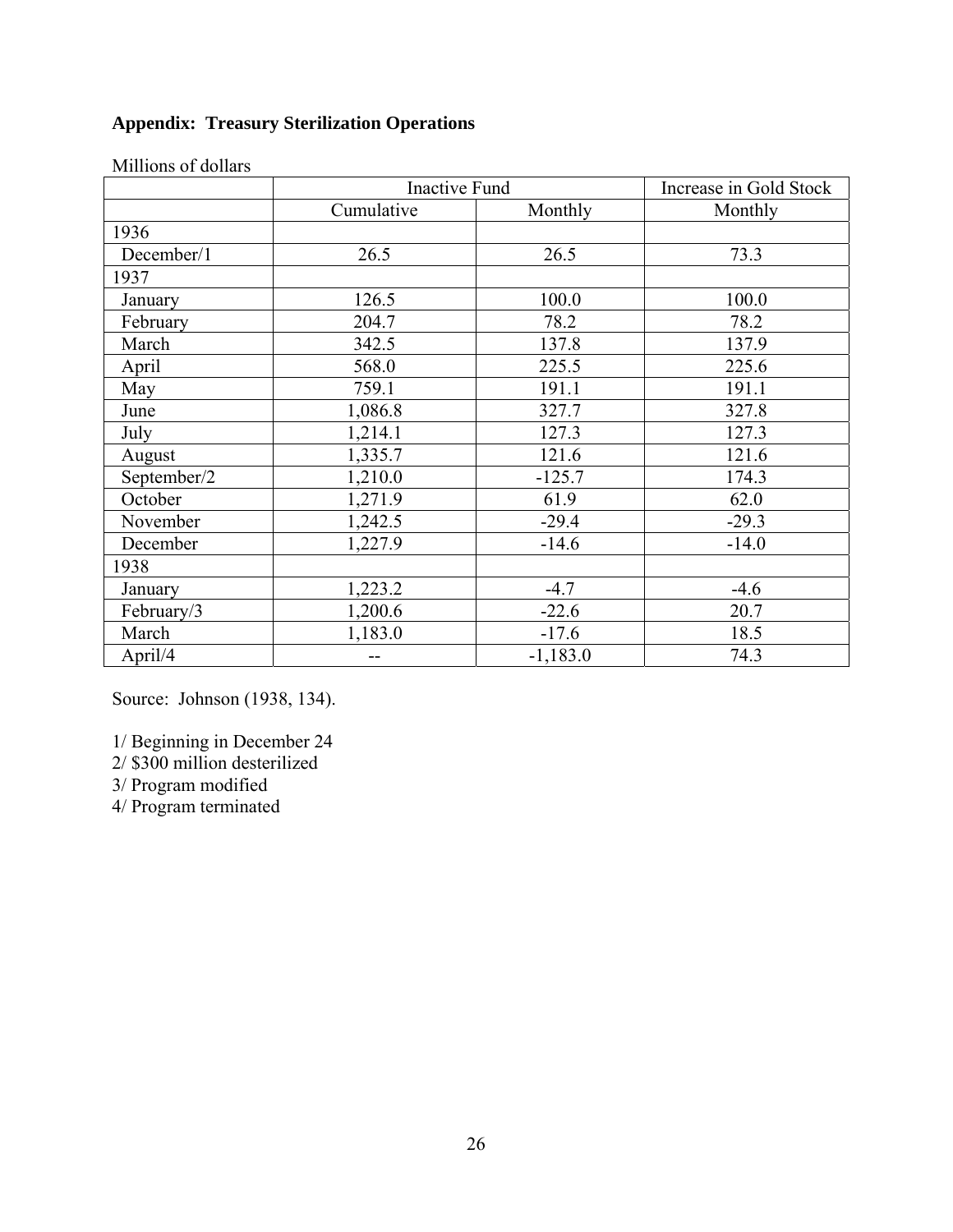# **References**

Beckworth, David, and Josh Hendrickson. 2011. "Great Spending Crashes." Unpublished working paper, Texas State University.

Board of Governors of the Federal Reserve System. 1943. *Banking and Monetary Statistics.*  Washington, DC: GPO.

Bordo, Michael D., Ehsan U. Choudhri, and Anna J. Schwartz. 1995. "Could Stable Money Have Averted the Great Contraction?" *Economic Inquiry* 33, 484-505.

Brown, E. Cary. 1956. "Fiscal Policy in the 'Thirties: A Reappraisal." *American Economic Review* 46, 857-879.

Cagan, Phillip. 1965. *Determinants and Effects of Changes in the Stock of Money, 1875-1960*. New York: Columbia University Press.

Calomiris, Charles W., Joseph Mason, and David Wheelock. 2011. "Did Doubling Reserve Requirements Cause the Recession of 1937-1938? A Microeconomic Approach." NBER Working Paper No. 16688, January.

Cargill, Thomas F., and Thomas Mayer. 2006. "The Effect of Changes in Reserve Requirements During the 1930's: The Evidence from Nonmember Banks." *Journal of Economic History* 66, 417–432.

Cole, Hal, and Lee Ohanian. 1999. "The Great Depression in the United States from a Neoclassical Perspective." Federal Reserve Bank of Minneapolis *Quarterly Review* 23, 25-31.

Eggertsson, Gauti B. 2008. "Great Expectations and the End of the Depression," *American Economic Review* 98, 1476-1516.

Eggertsson, Gauti B., and Benjamin Pugsley. 2006. "The Mistake of 1937: A General Equilibrium Analysis." *Monetary and Economic Studies* 24, 151-90.

Friedman, Milton, and Anna J. Schwartz. 1963. *A Monetary History of the United States, 1867- 1960*. Princeton: Princeton University Press.

Friedman, Milton, and Anna J. Schwartz. 1970. *Monetary Statistics of the United States: Estimates, Sources, Methods*. New York: Columbia University Press.

Gordon, Robert J. (ed). 1986. *The American Business Cycle: Continuity and Change*. Chicago: University of Chicago Press for the NBER.

Hanes, Christopher. 2006. "The Liquidity Trap and U.S. Interest Rates in the 1930s." *Journal of Money, Credit, and Banking* 38, 163-194.